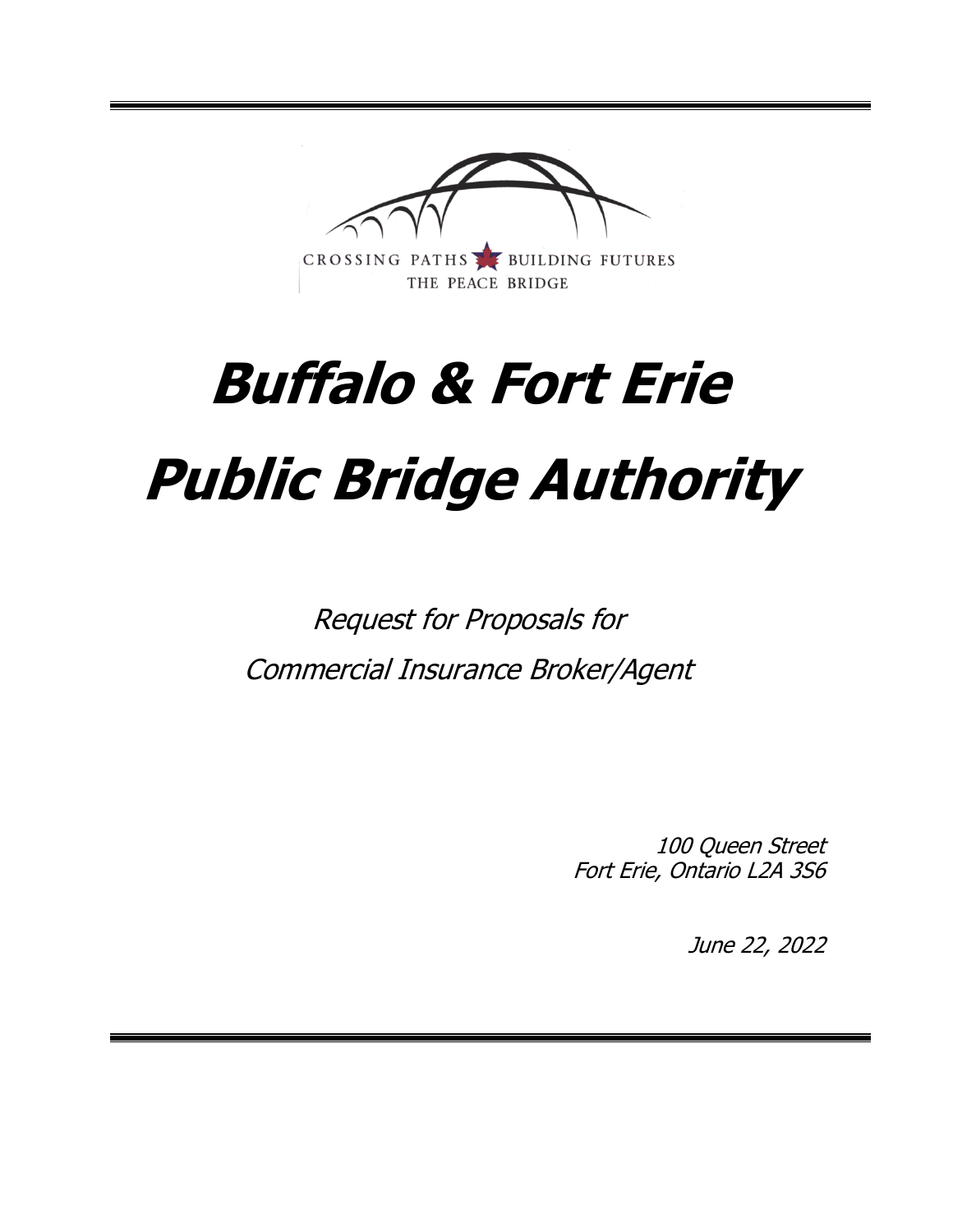# **BUFFALO & FORT ERIE PUBLIC BRIDGE AUTHORITY**

## **TABLE OF CONTENTS**

## I. INTRODUCTION

|      | $C_{\cdot}$ |                                       |
|------|-------------|---------------------------------------|
| II.  |             | <b>DESCRIPTION OF THE AUTHORITY</b>   |
|      |             |                                       |
|      |             |                                       |
| III. |             | <b>DESCRIPTION OF THE RFP PROCESS</b> |
|      |             |                                       |
|      |             |                                       |
|      | C.          |                                       |
|      | D.          |                                       |
|      | Е.          |                                       |
|      | F.          |                                       |
|      |             |                                       |
|      |             |                                       |
|      | Ι.          |                                       |
|      | J.          |                                       |
|      |             |                                       |
|      |             | IV. SCOPE OF SERVICES                 |
|      |             |                                       |
| V.   |             | PROPOSAL REQUIREMENTS                 |
|      |             |                                       |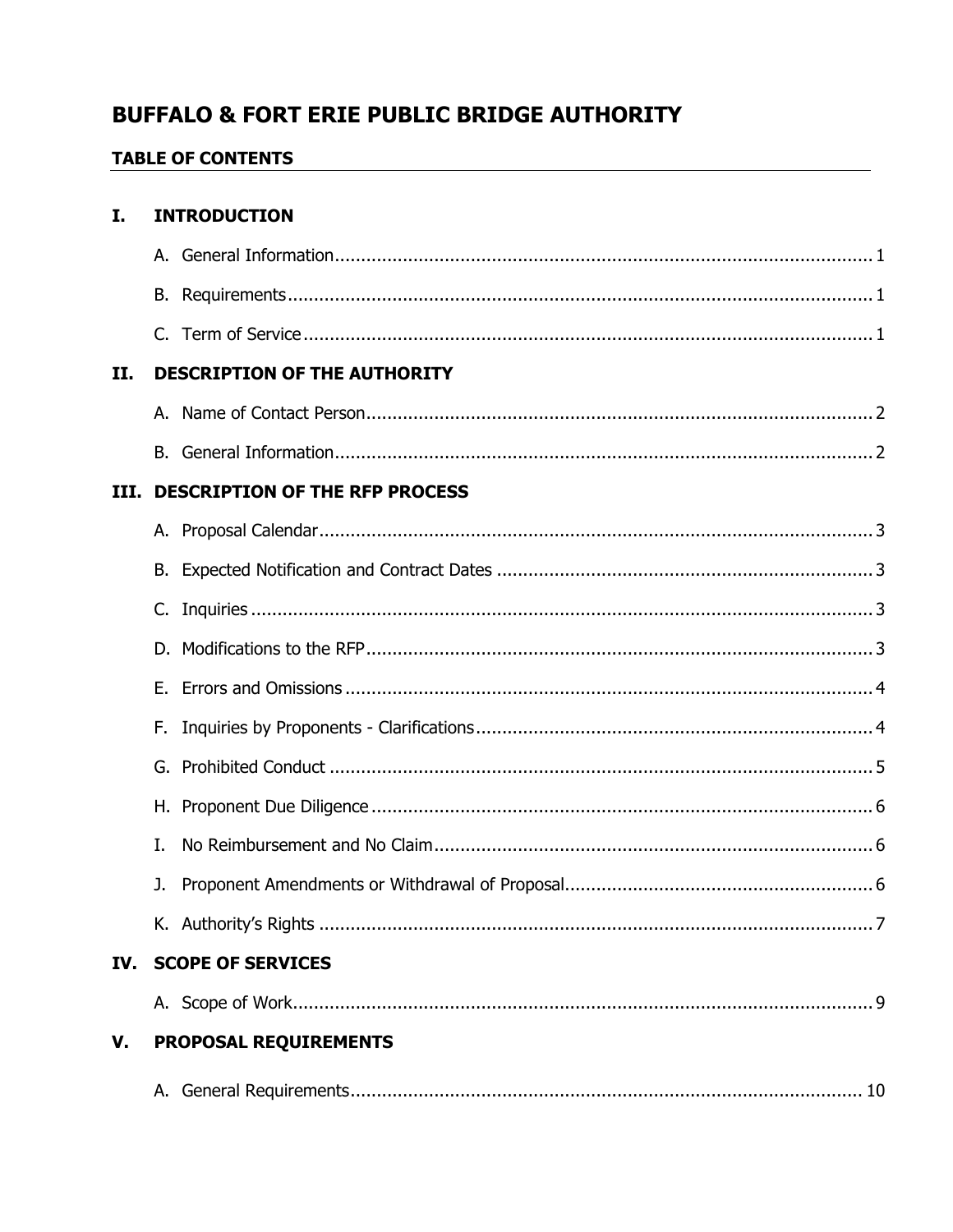# **BUFFALO & FORT ERIE PUBLIC BRIDGE AUTHORITY**

## **TABLE OF CONTENTS**

| V. | <b>PROPOSAL REQUIREMENTS (CONTINUED)</b>                                               |  |  |
|----|----------------------------------------------------------------------------------------|--|--|
|    |                                                                                        |  |  |
|    |                                                                                        |  |  |
|    |                                                                                        |  |  |
|    |                                                                                        |  |  |
|    |                                                                                        |  |  |
|    |                                                                                        |  |  |
|    |                                                                                        |  |  |
|    | 5.                                                                                     |  |  |
|    | 6.                                                                                     |  |  |
|    | 7.                                                                                     |  |  |
|    |                                                                                        |  |  |
|    |                                                                                        |  |  |
|    | 10. List of Insurance Companies with whom you would market property, general liability |  |  |
|    |                                                                                        |  |  |
|    |                                                                                        |  |  |
|    | 13. Prior Engagements with the Buffalo & Fort Erie Public Bridge Authority 14          |  |  |
|    | 14                                                                                     |  |  |
|    |                                                                                        |  |  |
|    |                                                                                        |  |  |
|    |                                                                                        |  |  |
| C. |                                                                                        |  |  |
|    |                                                                                        |  |  |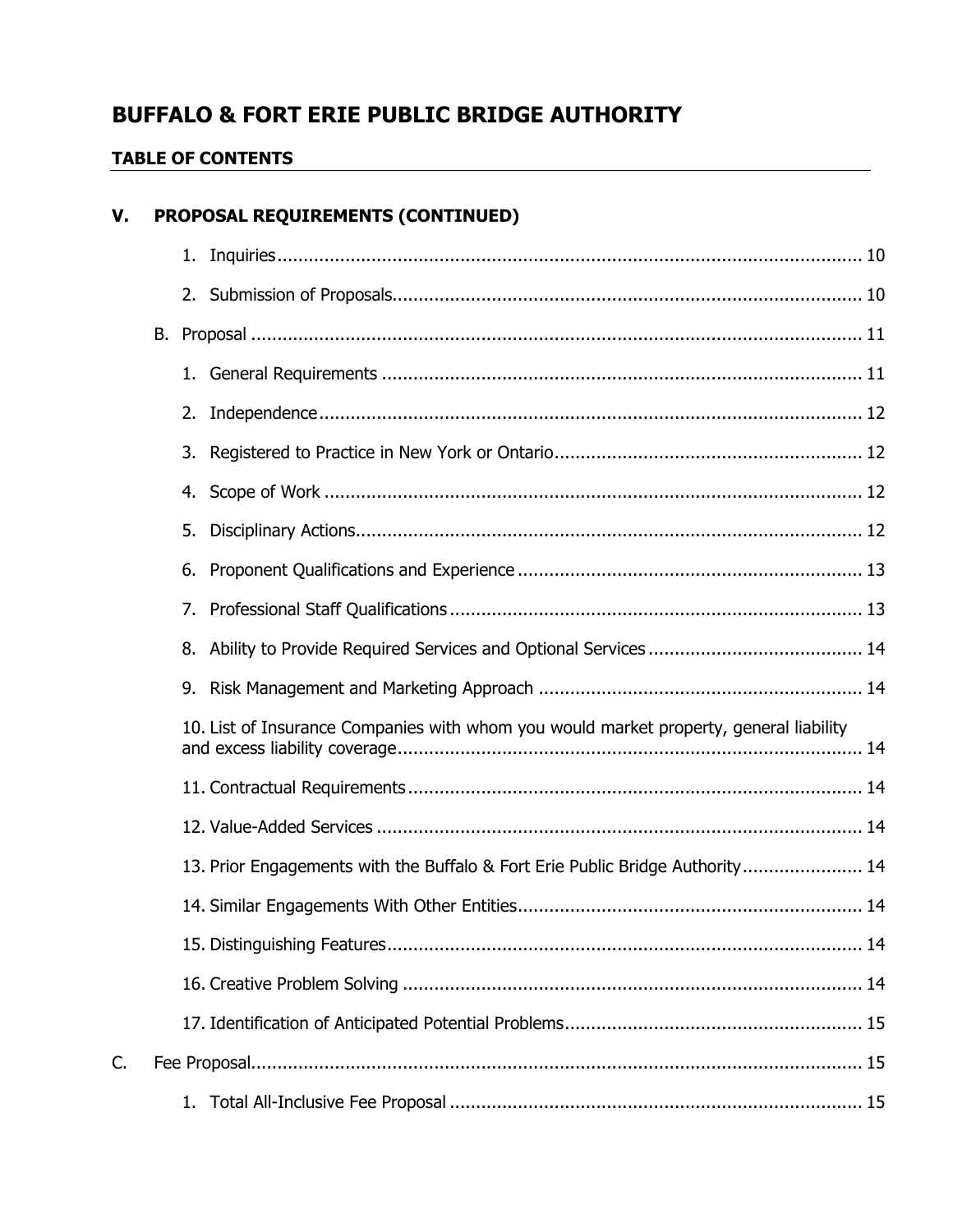## **BUFFALO & FORT ERIE PUBLIC BRIDGE AUTHORITY**

## **TABLE OF CONTENTS**

| V. | PROPOSAL REQUIREMENTS (CONTINUED) |  |
|----|-----------------------------------|--|
|    |                                   |  |
|    |                                   |  |
|    | <b>VI. EVALUATION PROCEDURES</b>  |  |
|    |                                   |  |
|    |                                   |  |
|    |                                   |  |
|    |                                   |  |
|    |                                   |  |
|    |                                   |  |
|    |                                   |  |
|    |                                   |  |
|    |                                   |  |
|    |                                   |  |
|    |                                   |  |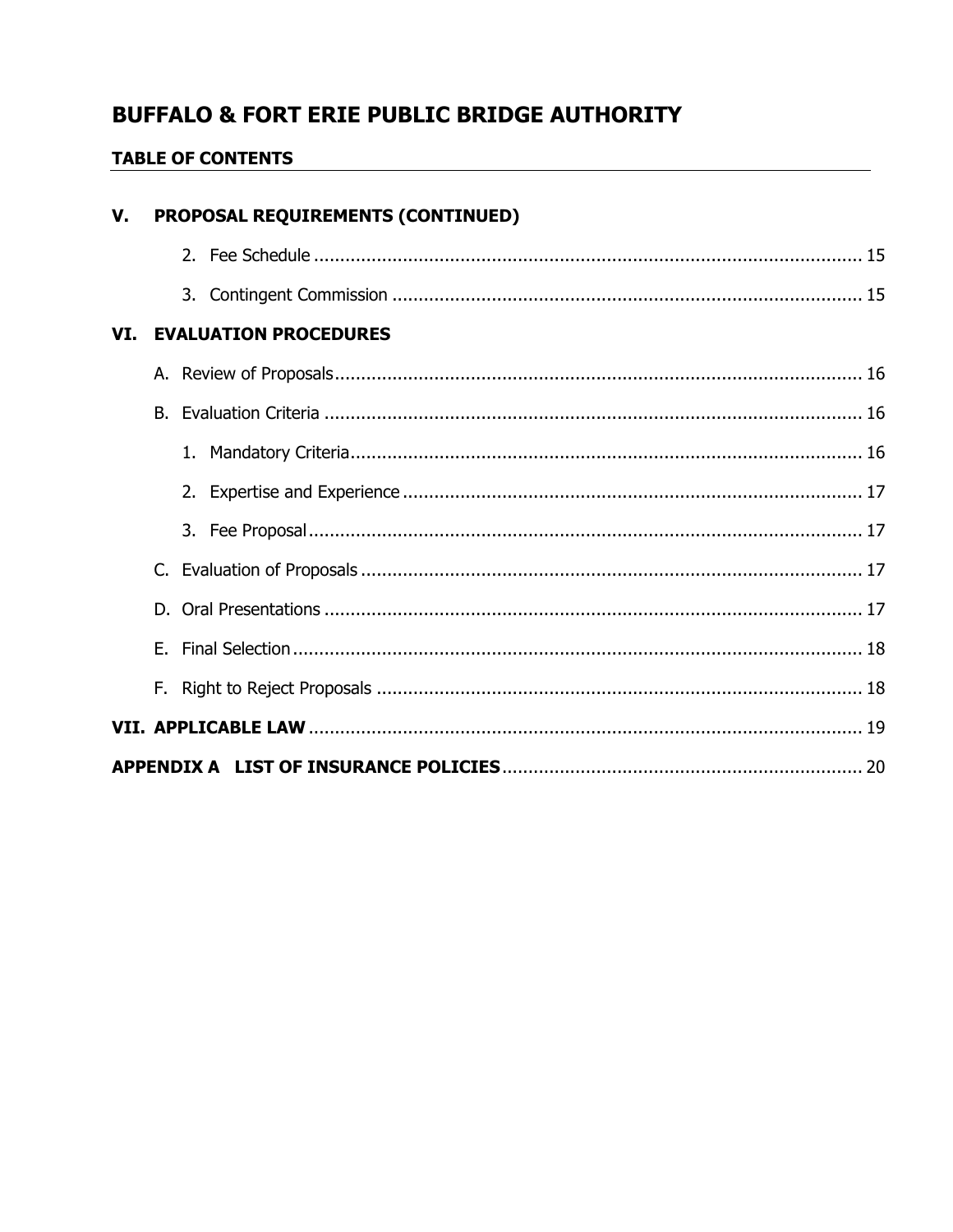# **I. INTRODUCTION**

#### **A. General Information**

The Buffalo & Fort Erie Public Bridge Authority (the "Authority"), owner and operator of the Peace Bridge, requests proposals (RFP) from commercial insurance brokers or agents licensed in the State of New York or the province of Ontario to provide claim and risk management services and to market, negotiate and procure commercial insurance coverage, ensuring appropriate coverage and competitive premiums.

This RFP is not intended to create and does not create any legally binding contract with any Proponents. No legal relationship or obligation shall be created between any Proponent and the Authority until the execution of a contract between the Selected Proponent and the Authority.

All qualified applicants will be afforded equal opportunity without discrimination because of race, creed, color, national origin, sex, age, disability, veteran status or marital status. The Authority encourages minority and women-owned businesses to submit proposals.

#### **B. Requirements**

The Authority's Administrative Offices are located in Fort Erie, Ontario. Professionals may be required to travel.

To be considered for this engagement, three (3) hard copies and one (1) electronic copy of the proposal must be received by Lynda Dubuc, Executive Assistant at: 100 Queen Street, Fort Erie, Ontario L2A 3S6 by the time and date set forth herein. The Authority reserves the right to reject any or all proposals submitted. Proposals submitted will be evaluated by a Selection Committee determined by the Authority.

During the evaluation process, the Authority reserves the right, where it may serve the Authority's best interest, to request additional information or clarification from Proponents or to allow corrections of errors or omissions. At the discretion of the Selection Committee, Proponents submitting proposals may be requested to make oral presentations as part of the evaluation process.

The Authority reserves the right to retain all proposals submitted and to use any ideas in a proposal regardless of whether that proposal is selected. Submission of a proposal indicates acceptance by the Proponent of the conditions contained in this RFP, unless clearly and specifically noted in the proposal submitted and confirmed in the contract between the Authority and the Selected Proponent.

#### **C. Term of Service**

Assuming satisfactory service, the Authority anticipates maintaining commercial insurance broker services with the successful proponent for five (5) policy years beginning March 1, 2023 (July 1, 2023 for US Workers Compensation insurance).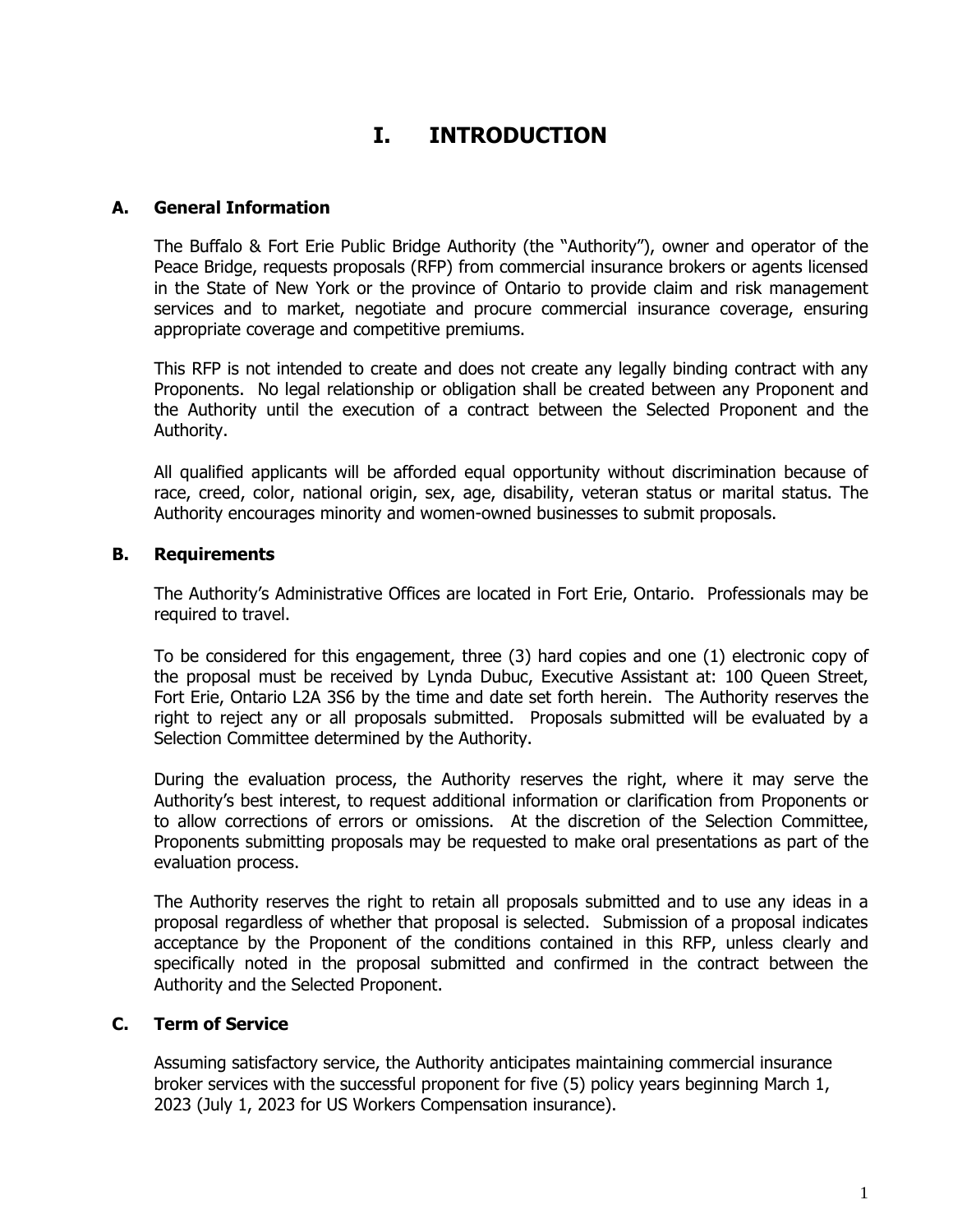# **II. DESCRIPTION OF THE AUTHORITY**

#### **A. Name of Contact Person**

The principal contact with the Buffalo & Fort Erie Public Bridge Authority will be Lynda Dubuc, Executive Assistant, who will coordinate all communication with and information to be provided by the Authority.

Proponents intending to respond to this RFP should notify Lynda Dubuc, Executive Assistant via email at lld@peacebridge.com and provide the contact name of a representative at the Proponent and their coordinates.

#### **B. General Information**

The Authority is a body corporate and politic constituting a public benefit corporation created under the laws of the State of New York and by an act of the Parliament of Canada and consented to by the United States Congress. The Authority is governed by a ten member Board consisting of five members from New York State and five members from Canada. The mission of the Authority is to be known as the premier Canada/U.S. international border crossing, providing excellence in customer service and an effective conduit for trade and tourism.

The Authority owns and operates the Peace Bridge which spans the Niagara River between Buffalo, New York and Fort Erie, Ontario. In addition to toll revenue from vehicles crossing the bridge, the Authority also derives significant revenue in the form of rental and fee income from the United States General Services Agency, U.S. and Canadian duty-free shops and commercial brokers operating on the property owned by the Authority.

During 2021, toll revenues were approximately \$18.2 million, generated from 1.1 million commercial vehicles and 682,000 automobiles that used the bridge. Pre-COVID volumes were 1.1 million commercial vehicles and 4.0 million automobiles. In addition to the Peace Bridge, the Authority owns, operates and maintains approximately 70 acres of property in Canada and 17 acres of property in the United States. The Canadian property has three buildings constructed in 2006, housing Authority administration, Canada Border Services Agency, and Citizenship and Immigration Canada. The duty-free store, toll collection facilities, and buildings housing customs brokers and Authority maintenance are also located on the Canadian property. The U.S. toll plaza consists of a duty-free store, and buildings housing U.S. Customs & Border Protection, various other U.S. Government agencies and customs brokers.

Additional information regarding the PBA may be obtained at www.peacebridge.com. The 2021 audited financial statements are located under "About Us/Publications".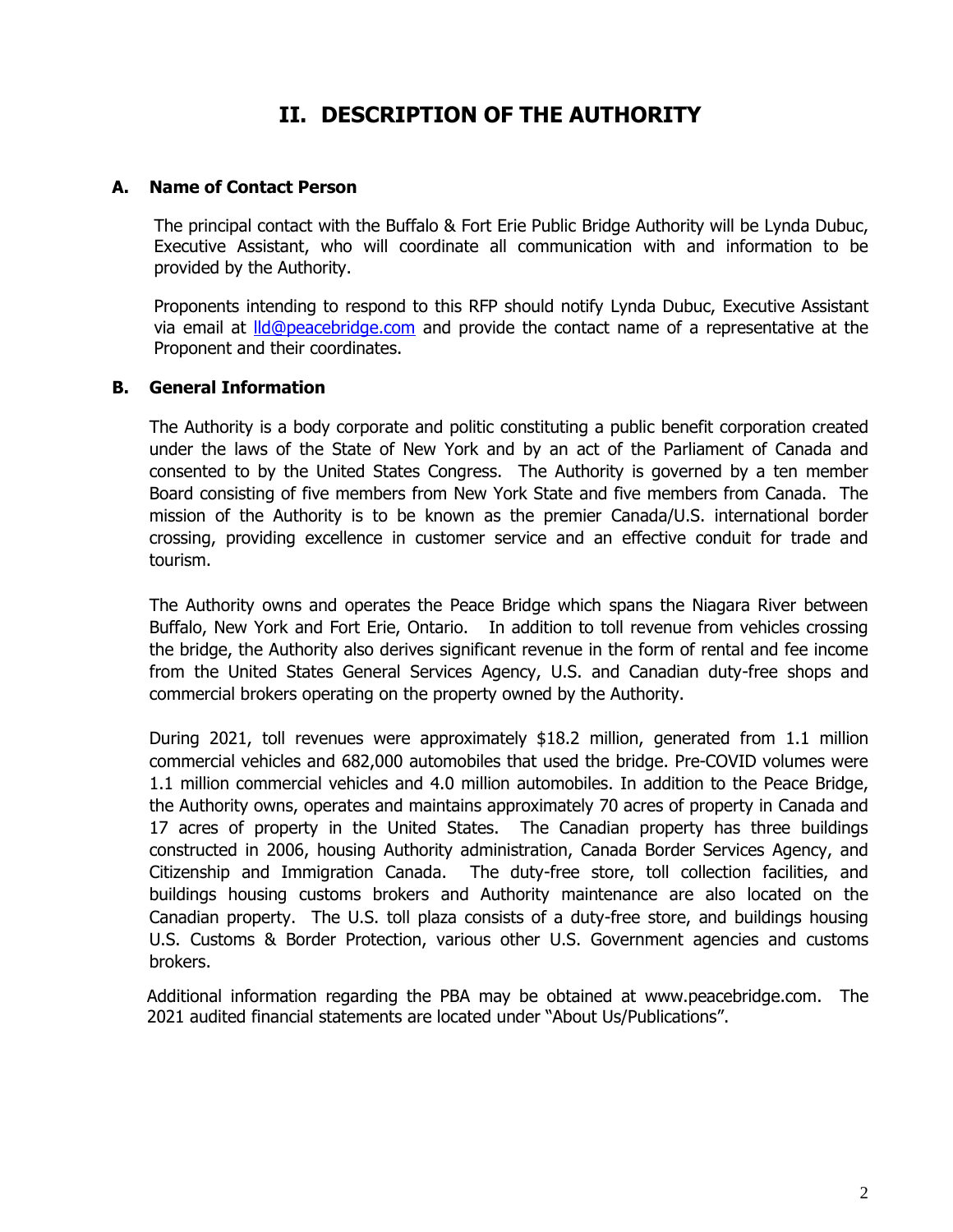## **III. DESCRIPTION OF THE RFP PROCESS**

#### **A. Proposal Calendar**

The following is a list of key dates (all Eastern time) up to and including the date a Proponent's proposal is due to be submitted:

| Requests for proposals issued        | June 22, 2022              |
|--------------------------------------|----------------------------|
| Due date for submission of questions | July 5, 2022 at 1:00 PM    |
| Questions to be answered             | July 12, 2022 at 1:00 PM   |
| Due date for proposals               | August 16, 2022 at 1:00 PM |

#### **B. Expected Notification and Contract Dates**

| Successful Proponent notified by | August 31, 2022            |
|----------------------------------|----------------------------|
| Contract executed                | Week of September 12, 2022 |

The successful Proponent must be prepared to commence performance for the services described herein immediately upon notice of award.

These dates are expected timelines and the Authority reserves the right to extend or change the timelines for the RFP Process at any time prior to the Proposal submission deadline.

#### **C. Inquiries**

Inquiries concerning this RFP must be made by **July 5, 2022, before 1pm Eastern** via email to:

#### **BUFFALO & FORT ERIE PUBLIC BRIDGE AUTHORITY Attn: Lynda Dubuc, Executive Assistant; lld@peacebridge.com**

All questions and answers will be emailed to all Proponents that have provided contact information as requested by July 12, 2022. Contact with personnel of the Authority, other than the designated Contact Person, regarding this RFP may be grounds for elimination from the selection process.

Communications to Proponents by the Authority will be provided solely by the Authority's Contact Person. Information obtained from any other source is not binding on the Authority.

Questions or requests for clarification received after 1 p.m. Eastern time July 5, 2022, will not receive a response from the Authority.

#### **D. Modifications to the RFP**

The Authority may modify any part of the RFP prior to the deadline for submission of Proposals by issuance of a written addendum. Any addendum issued by the Authority will be posted to the Authority website. In addition, an email notification of the posting of an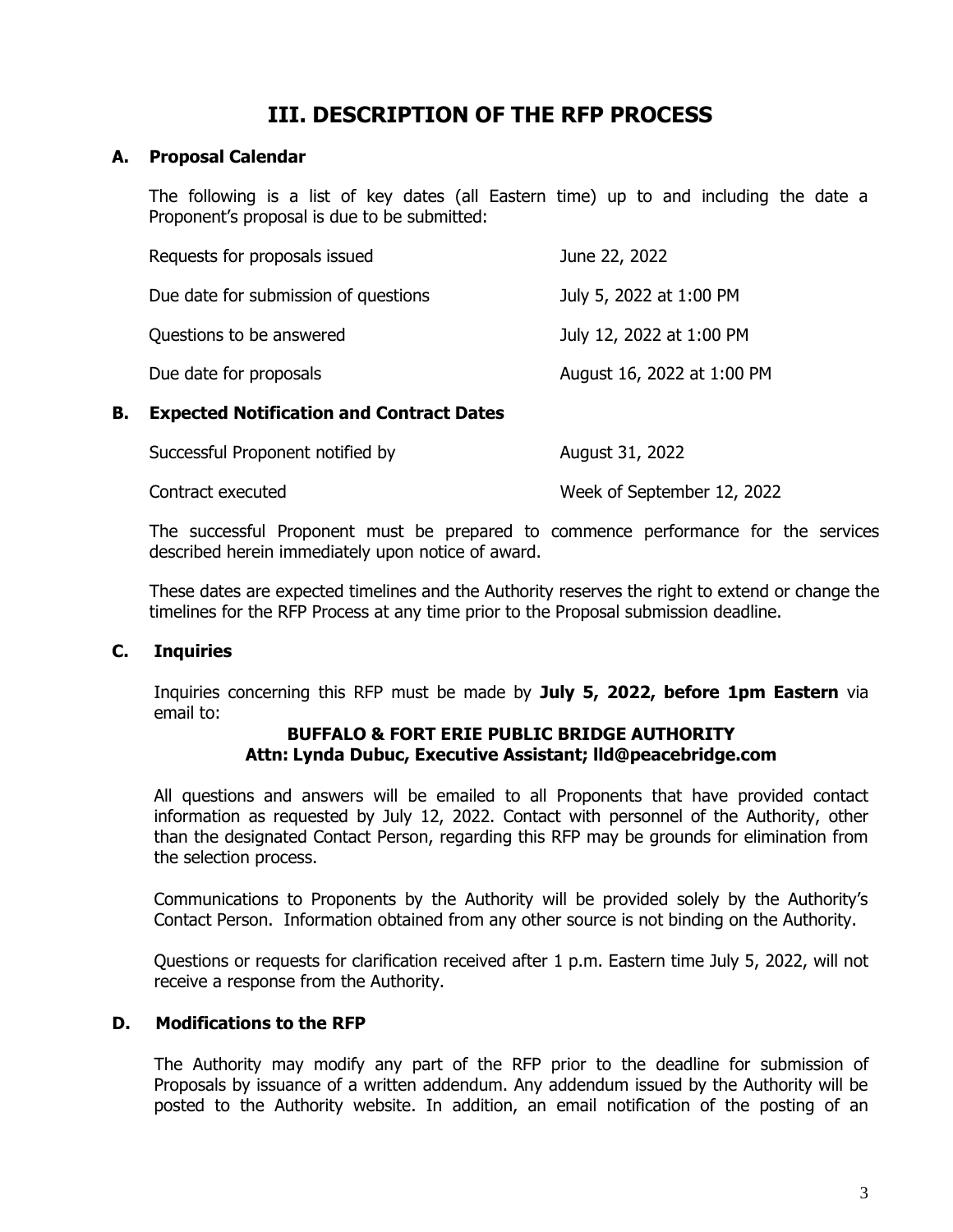addendum will be distributed to all Proponents that provided contact information as requested. No other statements whether oral or in writing, unless such statements have been posted on the Authority website as set out in this RFP, shall amend the RFP.

It is the Proponent's sole responsibility to ensure that it has received all addenda issued by the Authority. Proponents may seek confirmation of the number of addenda issued under this RFP by writing to the Authority's Contact Person, notwithstanding, the onus remains on the Proponent to ensure it has received all addenda.

#### **E. Errors and Omissions**

Proponents discovering any ambiguity, conflict, discrepancy, omission or other error in this RFP, should immediately notify via e-mail, prior to the due date for Proposals, the Authority's Contact Person and advise of such error and request clarification or modification of the RFP. Modifications to this RFP or any clarifications will be issued by written addenda published on the Authority website.

If a Proponent fails to notify the Authority prior to the due date for Proposals, of a known error or an error that reasonably should have been known, the Proponent assumes all risk. If awarded any contract, the Proponent shall not be entitled to additional compensation or time by reason of the error.

It is the Proponent's obligation to identify any errors or omissions, conflicts or ambiguities in the RFP as soon as possible.

#### **F. Inquiries by Proponents – Clarifications**

It is the Proponent's obligation to seek clarification from the Authority on any matter it considers to be unclear in relation to this RFP.

Proponents are permitted to submit questions or request information during the RFP process. All questions or requests for information must be submitted in writing and solely to the Authority's Contact Person as identified in section C above. Responses to Proponent clarification questions will be published on the Authority website in accordance with the Timetable set out in this RFP.

If the Proponent believes that its question is of a commercially sensitive or confidential nature relating to the Proponent, a Proponent may request that a response to its question be kept confidential by clearly marking the question as "Confidential". If the Authority decides that a question marked "Confidential", or the Authority's response to such a question, must be published to all Proponents, then the Authority will notify the Proponent and provide the Proponent with the opportunity to proceed with the question as a public question or to withdraw the question. However, if the Proponent does not withdraw the question, then the Authority may, at its sole discretion, provide its response to all Proponents by way of written Addendum.

If the Authority in its review determines that a question is of a commercially sensitive or confidential nature, it will respond directly to the Proponent.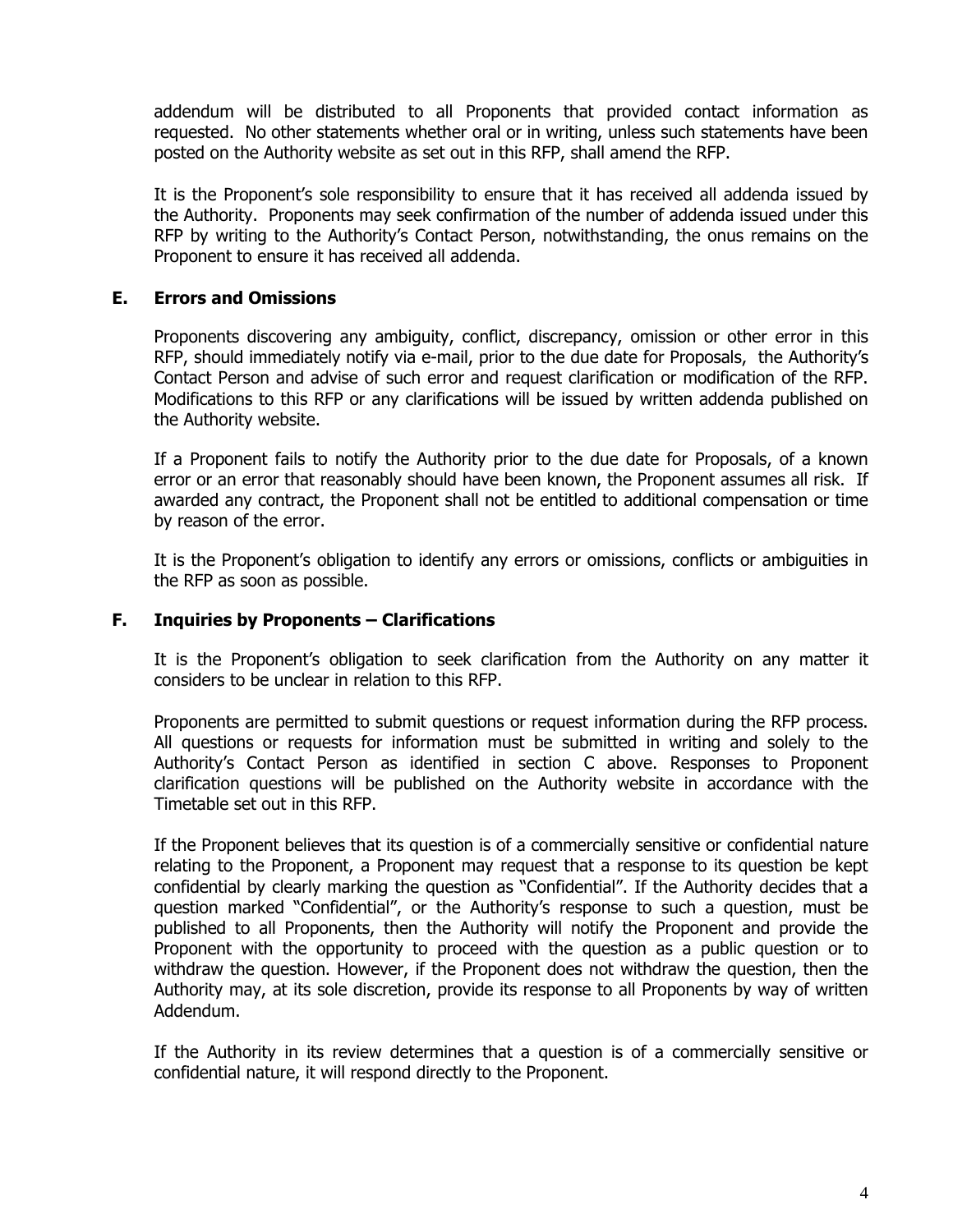Notwithstanding, if in the sole opinion of the Authority, one or more other Proponents submits a question on the same or similar topic to a question previously submitted by another Proponent as "Confidential", the Authority may provide a response to such a question to all Proponents by way of written addendum; and if the Authority determines there is any matter which should be brought to the attention of all Proponents, whether or not such matter was the subject of a question, including a question marked "Confidential", the Authority may, in its discretion, publish the question, response or information with respect to such matter to all Proponents by way of written addendum.

#### **G. Prohibited Conduct**

i. No Lobbying

A Proponent, any Proponent team members including key personnel, and their respective directors, officers, employees, consultants, agents, advisors and representatives will not engage in any form of political or other lobbying whatsoever, to any party, in relation to this RFP, or the competitive selection process, including for the purpose of influencing the outcome of the competitive selection process. Further, no such person (other than as expressly contemplated by this RFP) will attempt to communicate in relation to this RFP, or the competitive selection process, directly or indirectly, with any representative of the Authority, (including any member of the Board of Directors), or any director, officer, employee, agent, advisor, consultant or representative of any of the foregoing, as applicable, for any purpose whatsoever in relation to this RFP, or the competitive selection process, including for the purpose of influencing the outcome of the competitive selection process.

Violation of this provision will be grounds for immediate disqualification.

From the date this RFP is issued until the contract award has been announced, no Proponentinitiated contact with any Authority official shall be permitted regarding this RFP, other than written inquiries to the Authority's Contact Person, as described in this section.

ii. No Collusion

A Proponent shall not engage in any illegal business practices, including activities such as bidrigging, price-fixing, bribery, fraud, coercion or collusion. A Proponent shall not engage in any unethical conduct, including lobbying, as described above, or other inappropriate communications; offering gifts to any employees, officers, agents, elected or appointed officials or other representatives of the Authority; submitting proposals containing misrepresentations or other misleading or inaccurate information; or any other conduct that compromises or may be seen to compromise the competitive process provided for in this RFP.

A Proponent and any Proponent team members, their employees, agents and representatives involved with the Proponent's Proposal, including key personnel, will not discuss or communicate, directly or indirectly, with any other Proponent or any director, officer, employee, consultant, advisor, agent or representative of any other Proponent (including any Proponent team member or key personnel of such other Proponent) regarding the preparation, content or representation of their Proposals.

By submitting a Proposal, a Proponent, on its own behalf and as authorized agent of each firm, corporation or individual member of the Proponent or Proponent team, represents and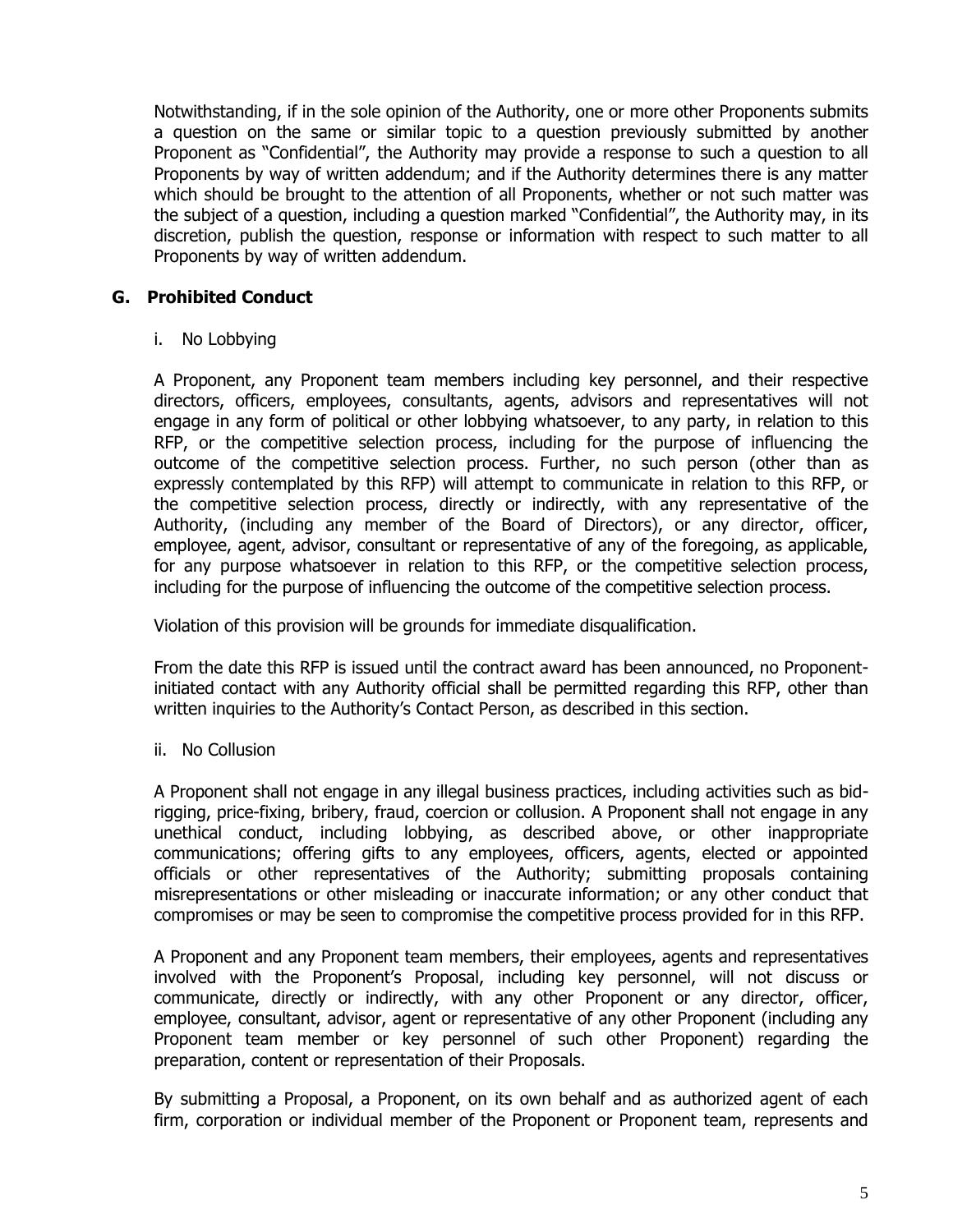confirms to the Authority, with the knowledge and intention that the Authority may rely on such representation and confirmation, that its Proposal has been prepared without collusion or fraud, and in fair competition with Proposals from other Proponents.

#### iii. Conflict of Interest

In addition to the other information and representations made by each Proponent in the Submission Form, each Proponent must declare whether it has an actual or potential Conflict of Interest as defined in section V. A. 2. (v).

If, at the sole and absolute discretion of the Authority, the Proponent is found to be in a Conflict of Interest, the Authority may, in addition to any other remedies available at law or in equity, disqualify the proposal submitted by the Proponent.

The Proponent, by submitting the Proposal, warrants that to its best knowledge and belief no actual or potential Conflict of Interest exists with respect to the submission of the proposal or performance of the contemplated contract other than those disclosed in the Submission Form. Where the Authority discovers a Proponent's failure to disclose all actual or potential Conflicts of Interest, the Authority may disqualify the Proponent or terminate any contract awarded to that Proponent pursuant to this procurement process.

#### **H. Proponent Due Diligence**

The Authority does not make any representation, warranty or guarantee as to the accuracy of the information contained in the RFP or in addenda to this RFP.

The Proponent is solely responsible, at its own cost and expense, to carry out its own independent research, due diligence or to perform any other investigations, considered necessary by the Proponent to satisfy itself as to all existing conditions affecting the Authority.

Proponents agree that by submitting a Proposal in response to this RFP, they certify that they have read and agree to comply with all terms set out in this RFP.

#### **I. No Reimbursement and No Claim**

There is no expressed or implied obligation for the Authority to reimburse responding Proponents for any expenses incurred in any way in preparing Proposals in response to this RFP. The Proponent shall bear all costs associated with the preparation and submission of a Proposal, including but not limited to any related travel expenses.

By submitting a Proposal, Proponents waive any claim or cause of action that they may have against the Authority as a result of the conduct of this RFP process or any resulting contract.

#### **J. Proponent Amendments or Withdrawal of Proposal**

At any time prior to the Proposal submission deadline, Proponents may amend or withdraw a submitted Proposal. Any amendment should clearly indicate which part of the Proposal the amendment is replacing.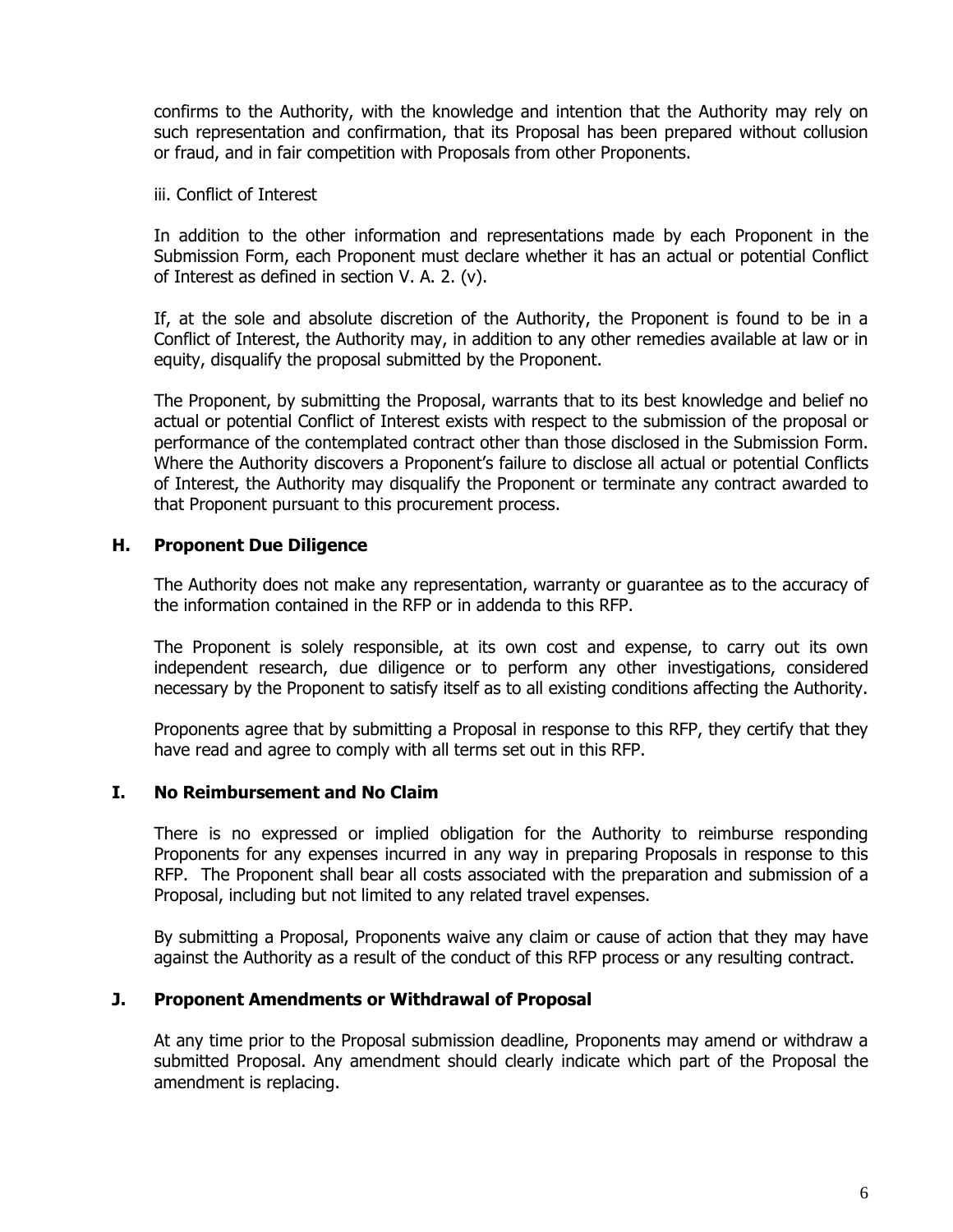### **K. Authority's Rights**

The Authority has no obligation to any Proponent to award a contract at the conclusion of this process. The lowest cost Proposal will not necessarily be selected.

This RFP is not intended, nor should it be interpreted, to be an offer, an acceptance, a contract or any type of binding agreement, nor to commit the Authority to proceed with this or any other process. Notwithstanding any written or verbal communications, or series of communications, to the contrary, the Authority shall not be deemed to have entered into a contract or any other binding agreement for insurance, claim, or risk management services.

This RFP does not purport to be all-inclusive or to contain everything that a Proponent might wish or require. The Authority makes no representation or warranty, whether expressed or implied, as to the accuracy or completeness of any such material, information, reports or statements and expressly disclaims any and all liability for any errors or omissions in all information, materials, reports or in any other written or oral communication obtained by, given to, or made available to any Proponent.

No implied contract of any kind whatsoever by or on behalf of the Authority shall arise or be implied from anything contained in this RFP.

In addition to the rights expressed in this RFP, the Authority reserves the right at its sole discretion, where it may serve the Authority's best interest, to:

- 1. make changes and amendments to the requirements of this RFP at any time;
- 2. refuse to answer questions that do not pertain directly to the subject matter of this RFP;
- 3. waive formalities and accept Proposals which substantially comply with the requirements of this RFP;
- 4. request additional information or clarifications from Proponents, including but not limited to references and service capacity, and incorporate a Proponent's response to that request for clarification into the Proponent's Proposal;
- 5. retain all Proposals submitted and to use any ideas in a Proposal regardless of whether that Proposal is selected;
- 6. request written clarification or the submission of supplementary written information from any Proponent. This is not an opportunity for the Proponent to correct any errors or enhance its Proposal in a material way;
- 7. verify with the Proponent or with a third party any information set out in a Proposal. The Authority has no obligation to verify or investigate any information it may receive from any Proponent or third party;
- 8. disqualify any Proposal where the Proposal contains misrepresentations, or inaccurate or misleading information;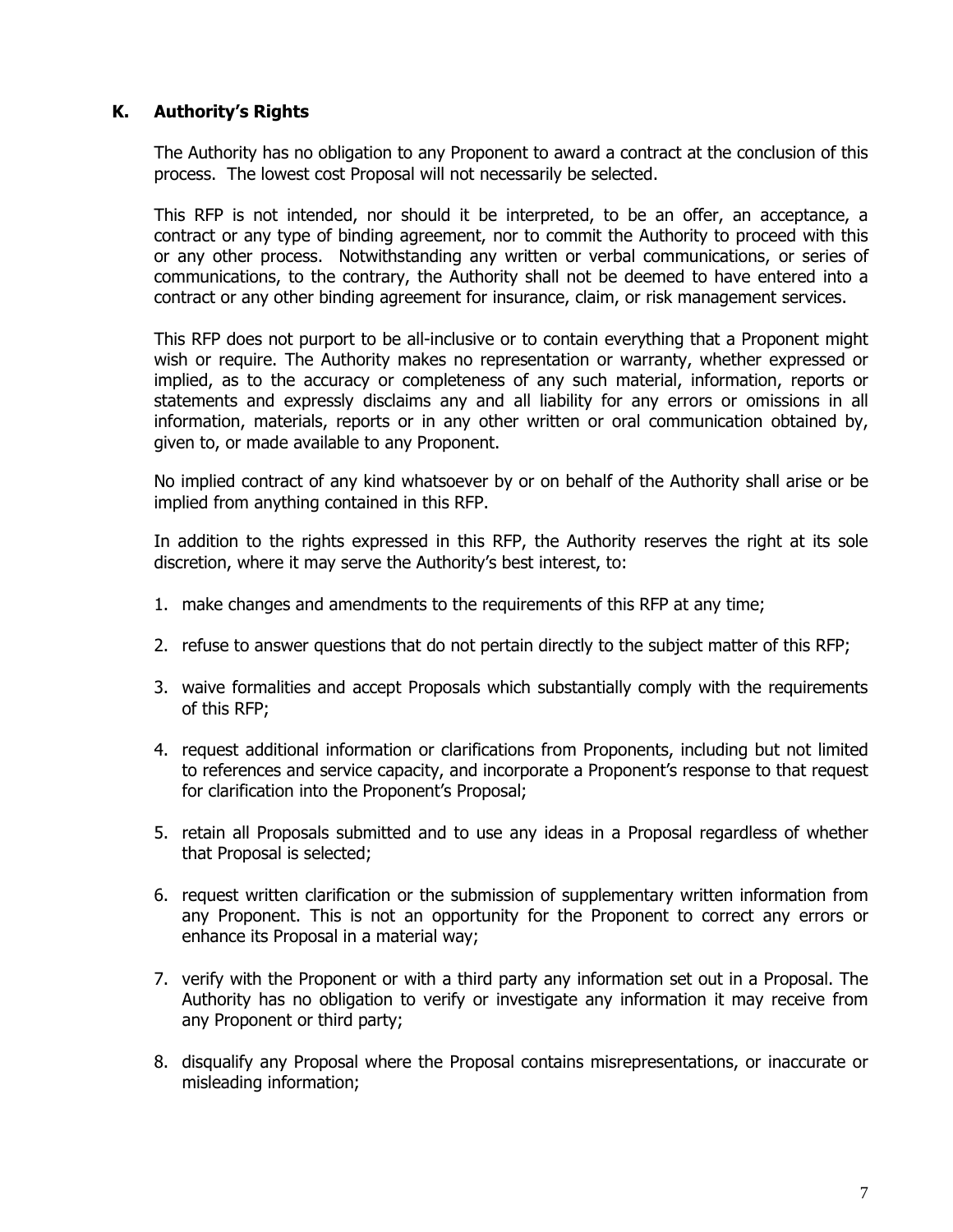- 9. disqualify any Proponent that in the Authority's sole discretion has a conflict of interest or an unfair advantage, whether real, perceived, existing now or likely to arise in the future or who has engaged in Prohibited Conduct as defined in this RFP;
- 10. during the evaluation of Proposals, assess a Proponent's Proposal on the basis of:
	- a. the Proponent's submissions in response to this RFP;
	- b. a financial analysis determining the actual cost of the Proposal;
	- c. information provided by references; or
	- d. information provided by a Proponent pursuant to the Authority exercising its clarification rights under this RFP process;
- 11. conduct interviews with Proponents, to seek clarification or verify any or all information provided by the Proponent in its Proposal;
- 12. negotiate with any Proponent or more than one Proponent with respect to any of the requirements in the Proposal or the RFP;
- 13. cease negotiations with any Proponent and proceed to the next ranked Proponent;
- 14. accept or reject a Proposal if only one Proposal is submitted;
- 15. select any Proposal other than the Proponent whose Proposal reflects the lowest cost;
- 16. reject any or all Proposals; and
- 17. cancel this RFP at any time without any contract or issue a new RFP for the same or similar insurance, claim or risk management services.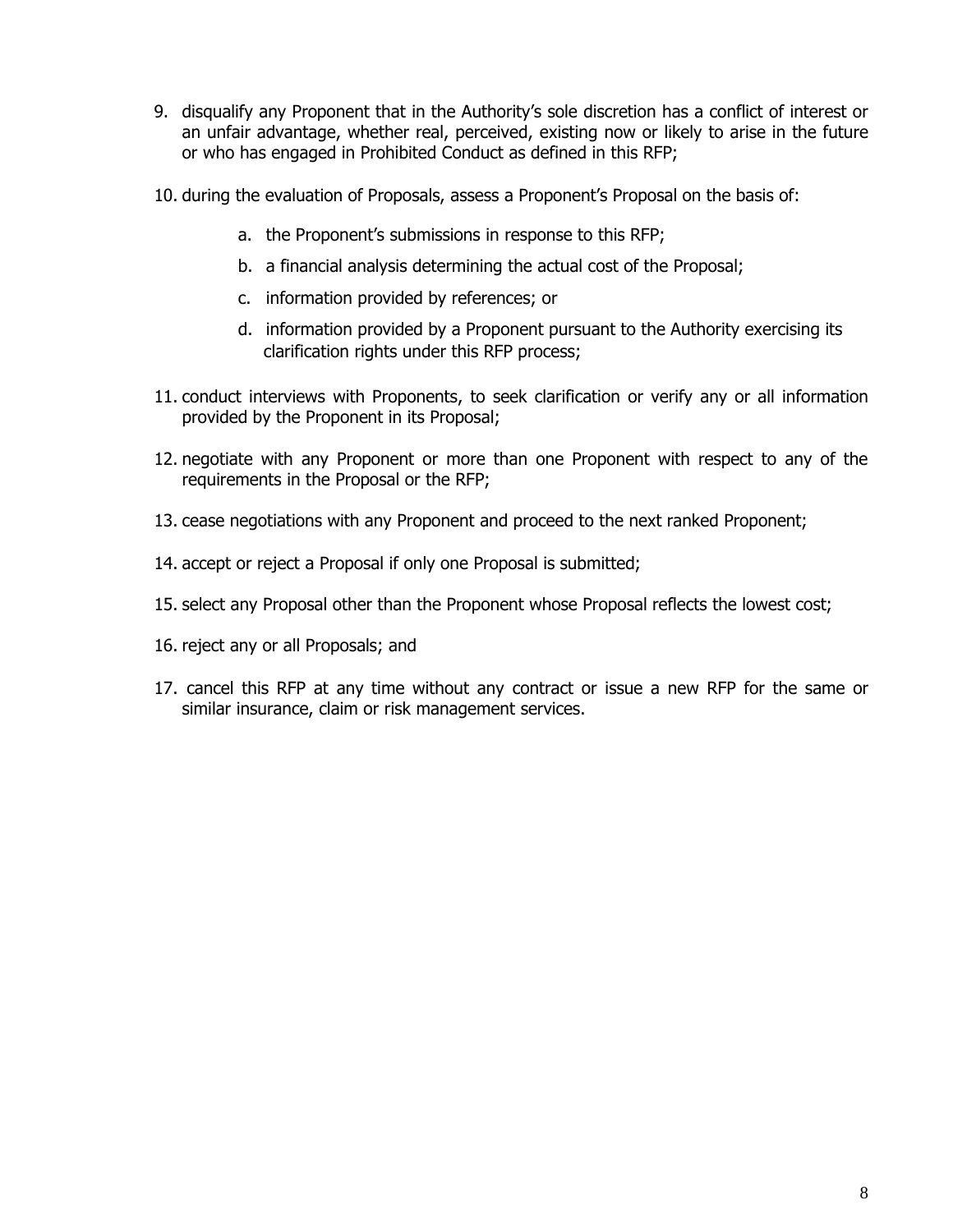## **IV. SCOPE OF SERVICES**

The Authority requests proposals from insurance brokers and agents licensed in the State of New York or the Province of Ontario to provide claim and risk management services and to market, negotiate and procure commercial insurance coverage, ensuring appropriate coverage and competitive premiums pursuant to the Scope of Work as outlined below.

#### **A. Scope of Work**

The successful Proponent will be responsible for providing the following services:

- Reviewing Authority operations and administrative policies, procedures, and processes in order to identify and quantify insurable and non-insurable risks.
- Providing recommendations for mitigating risk including improving loss prevention programs and/or quantifying exposures.
- Continually assessing insurance program and providing recommendations on policy limits, deductibles, and exclusions based upon industry and organizational knowledge.
- Reviewing, verifying and, if applicable, challenging loss runs to ensure historical loss experience is accurately stated. Identifying losses of a recurring nature with a focus on mitigating future losses. Managing claims process.
- Reviewing contracts (e.g., construction, leases, etc.) and providing recommendations relative to indemnification language, risk coverage types (including specialized construction coverages) and limits.
- Providing on-going updates regarding changes in market and industry conditions and insurance limitations.
- Completing documentation relative to policy renewals and/or applications.
- Reviewing polices and endorsements for accuracy.

In addition, the broker/agent will be responsible for preparing a marketing strategy, with a focus on obtaining the broadest coverage for the lowest premium price, for policies listed in Appendix A. This marketing strategy must be able to provide for the Authority's entire insurance package, utilizing insurers rated A- or better in the most recent edition of A.M. Best Key Rating Guide or equivalent, covering property and risks in both Canada and the US.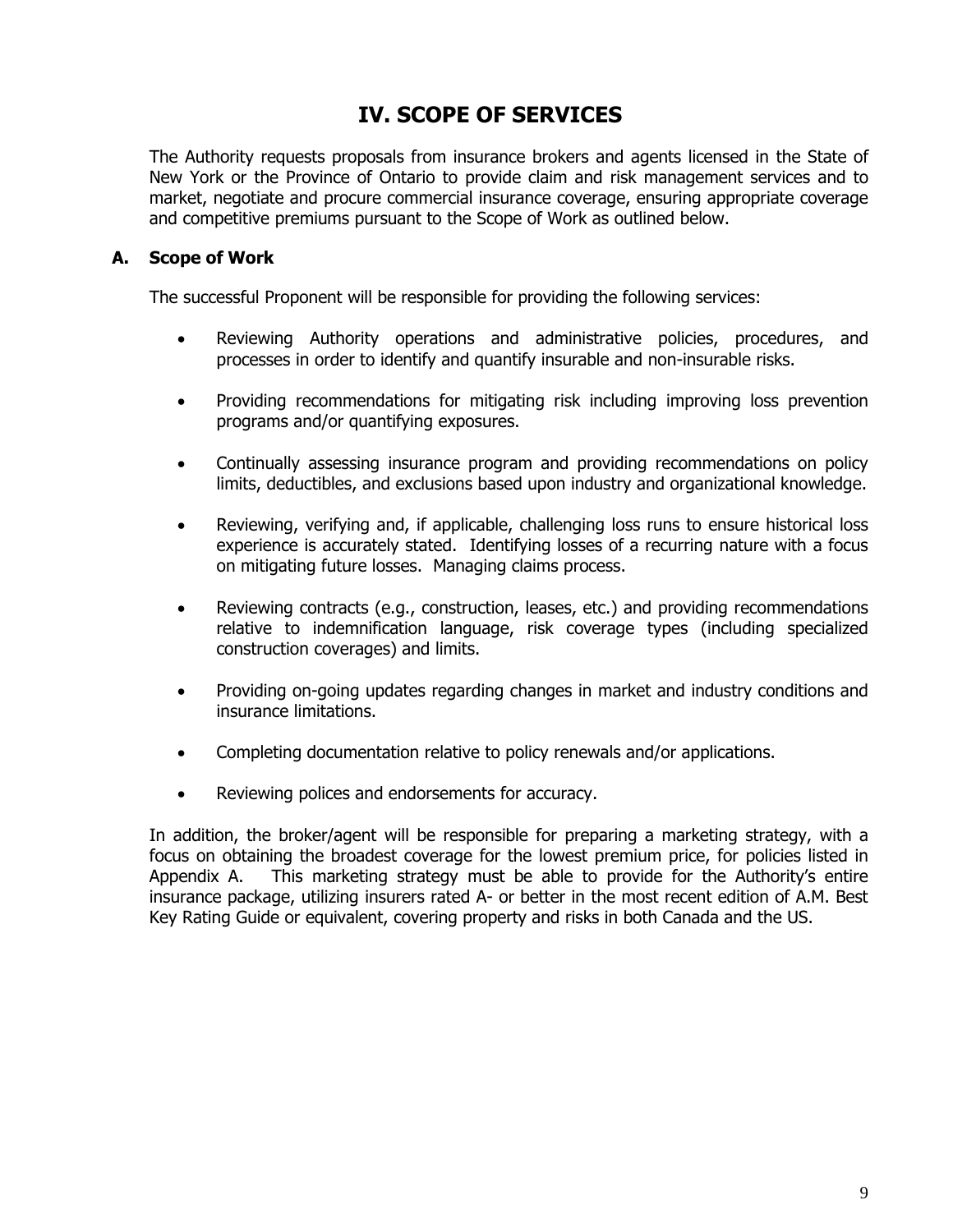# **V. PROPOSAL REQUIREMENTS**

#### **A. General Requirements**

**1. Inquiries –** Inquiries concerning the request for proposals and the subject of the request for proposals must be made via e-mail to:

#### **BUFFALO & FORT ERIE PUBLIC BRIDGE AUTHORITY**

#### **Attn: Lynda Dubuc, Executive Assistant [lld@peacebridge.com](mailto:lld@peacebridge.com)**

All questions and answers will be e-mailed to all Proponents participating in the proposal process and will be posted to the Authority's website as described in this RFP.

Contact with personnel of the PBA other than Lynda Dubuc, Executive Assistant, regarding this request for proposals may be grounds for elimination from the selection process.

- **2. Submission of Proposals** The following material is required to be received by **August 16, 2022 at 1:00 P.M.** for a proposing firm to be considered:
	- a. Three (3) copies of the proposal, limited to ten (10) pages in length including attachments, must include the following:
		- (i)  $\overline{t}$  Title Page Title page showing the request for proposals subject; the Proponent's name; the name, address, and telephone number of the contact person; and the date of the proposal.
		- (ii) Table of Contents
		- (iii) Transmittal Letter A signed letter of transmittal briefly stating the Proponent's understanding of the work to be completed, the commitment to perform the work within the time period (or exceed the timeline), a statement why the Proponent believes itself to be best qualified to perform the engagement, and a statement that the proposal is a firm and irrevocable offer. The transmittal letter should also state the name, telephone number and e-mail address of the individual with the Proponent who will serve as the Authority's primary contact concerning the proposal. An unsigned proposal will be rejected.
		- (iv) Non-collusive Proposal Certification The Proponent must provide a signed statement certifying the following:
			- $\circ$  the proposal is genuine and is not made in the interest of, or on behalf of, an undisclosed person, firm or corporation;
			- $\circ$  that the Proponent has not directly or indirectly induced or solicited any other Proponent to submit a false or sham proposal, or decline to submit a proposal;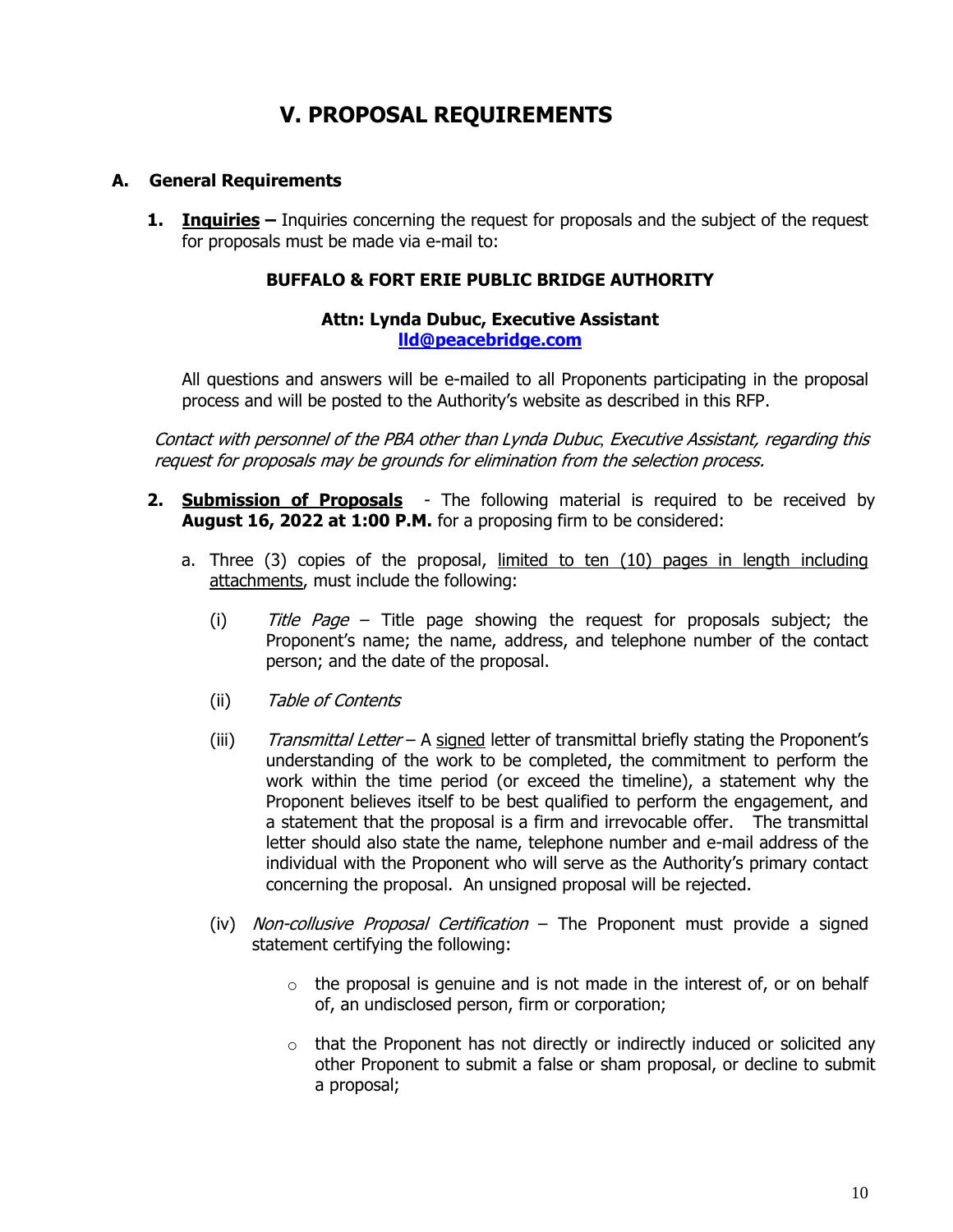- $\circ$  that the Proponent has not sought, by collusion, to obtain any advantage over any other Proponent or over the Authority.
- (v) Conflict of Interest Declaration The Proponent must provide a signed statement containing one (1) of the following sub paragraphs (Proponents should refer to the definition of Conflict of Interest as defined in section B. 2 below):
	- $\circ$  The Proponent declares that there is no actual or potential Conflict of Interest relating to the preparation of its proposal, and/or the Proponent does not foresee an actual or potential Conflict of Interest in performing the contractual obligations contemplated in the RFP;

OR

 $\circ$  The Proponent declares that there is an actual or potential Conflict of Interest relating to the preparation of its proposal, and/or the Proponent foresees an actual or potential Conflict of Interest in performing the contractual obligations contemplated in the RFP

If the proponent declares an actual or potential Conflict of Interest, the Proponent must set out details of the actual or potential Conflict of Interest.

(vi) *Detailed Proposal* – The detailed proposal should follow the order set forth in Section V. B. of this request for proposals.

Fee Proposal – The fee proposal should contain all pricing information relative to performing the services as described in the Scope of Services. The total allinclusive maximum price is to include all direct and indirect costs, including outof-pocket expenses, including the manner of payment (fixed fee versus commission) and should cover all services as described in this RFP and any additional services proposed, or included as value-added services.

(vii) Proponents must send the completed proposal to the following address:

#### **BUFFALO & FORT ERIE PUBLIC BRIDGE AUTHORITY**

**Attn: Lynda Dubuc, Executive Assistant 100 Queen Street, Fort Erie, Ontario L2A 3S6**

#### **The Authority HIGHLY RECOMMENDS HAND DELIVERY. E-MAILS AND FAXES ARE NOT ACCEPTABLE.**

#### **B. Proposal**

#### **1. General Requirements**

The purpose of the proposal is to demonstrate the qualifications and experience of the Proponent seeking to provide commercial insurance broker/agent services to the Authority. As such, the substance of proposals will carry more weight than their form or manner of presentation. The proposal should demonstrate the qualifications of the Proponent and of the particular staff to be assigned to provide these services. The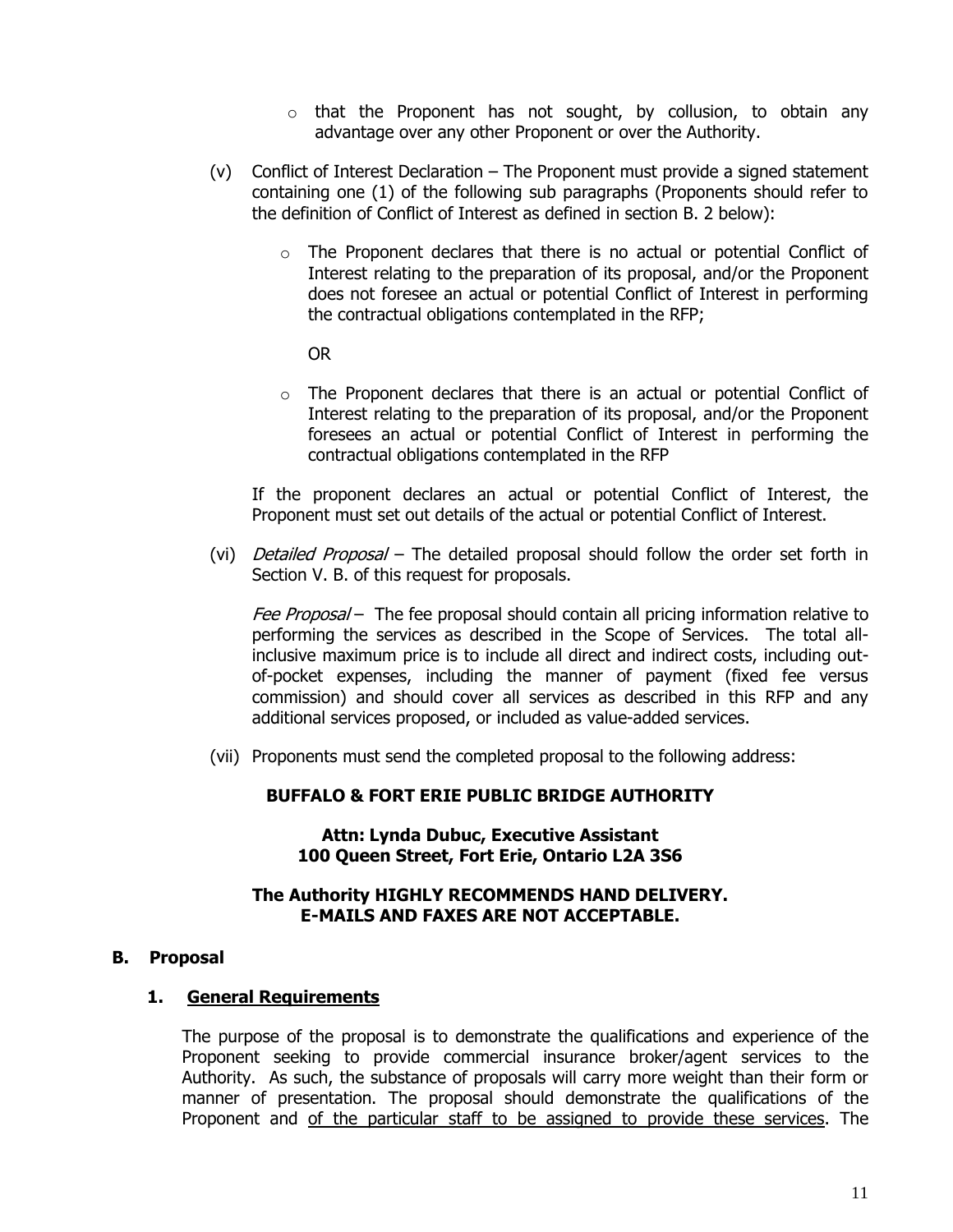proposal should address all the points outlined in the request for proposals. The proposal should be prepared simply and economically, providing a straightforward, concise description of the proposer's capabilities to satisfy the requirements of the request for proposals. While additional data may be presented, the following subjects, item Nos. 2 through 11, must be included. They represent the criteria against which the proposal will be evaluated.

Responses are limited to ten (10) pages, excluding the title page, table of contents, transmittal letter, non-collusive proposal certificate, conflict of interest certificate, and fee proposal, requested resumes and official statements, prepared as single-sided pages on 8  $\frac{1}{2}$  x 11 inch paper using at least 10 point type with standard margins.

#### **For clarity purposes, the Authority requests that you restate each question, with the answer stated directly below each question.**

#### **2. Independence**

The Proponent should provide an affirmative statement that it is independent of the Authority and that the Proponent and its staff will avoid any actual or perceived conflict of interest. "Conflict of Interest" includes, but is not limited to, any situation or circumstance where:

(a) in relation to the RFP process, the Proponent has an unfair advantage or engages in conduct, directly or indirectly, that may give it an unfair advantage, including but not limited to (i) communicating with any person with a view to influencing preferred treatment in the RFP process including the giving of a benefit of any kind, by or on behalf of the Proponent to anyone employed by, or otherwise connected with, the Authority; or (ii) engaging in conduct that compromises or could be seen to compromise the integrity of the open and competitive RFP process and render that process non-competitive and unfair; or

(b) in relation to the performance of its contractual obligations under any resulting contract, the Proponent's other commitments, relationships or financial interests (i) could or could be seen to exercise an improper influence over the objective, unbiased and impartial exercise of its independent judgment; or (ii) could or could be seen to compromise, impair or be incompatible with the effective performance of its contractual obligations.

- **3. Registered to practice in New York or Ontario** The Proponent must provide an affirmative statement that the firm/agency and all assigned key professional staff is properly licensed to practice in New York State or the Province of Ontario. In addition, the firm should identify how they will market and bind coverage for policies associated with risks within the country in which they are not licensed (i.e. Canadian broker securing US property insurance).
- **4. Scope of Work** The Proponent must provide an affirmative statement that the proposal includes all services noted within Section IV of this proposal.
- **5. Disciplinary Actions** The Proponent must provide information on the circumstances and status of any disciplinary action taken or pending against the firm during the past five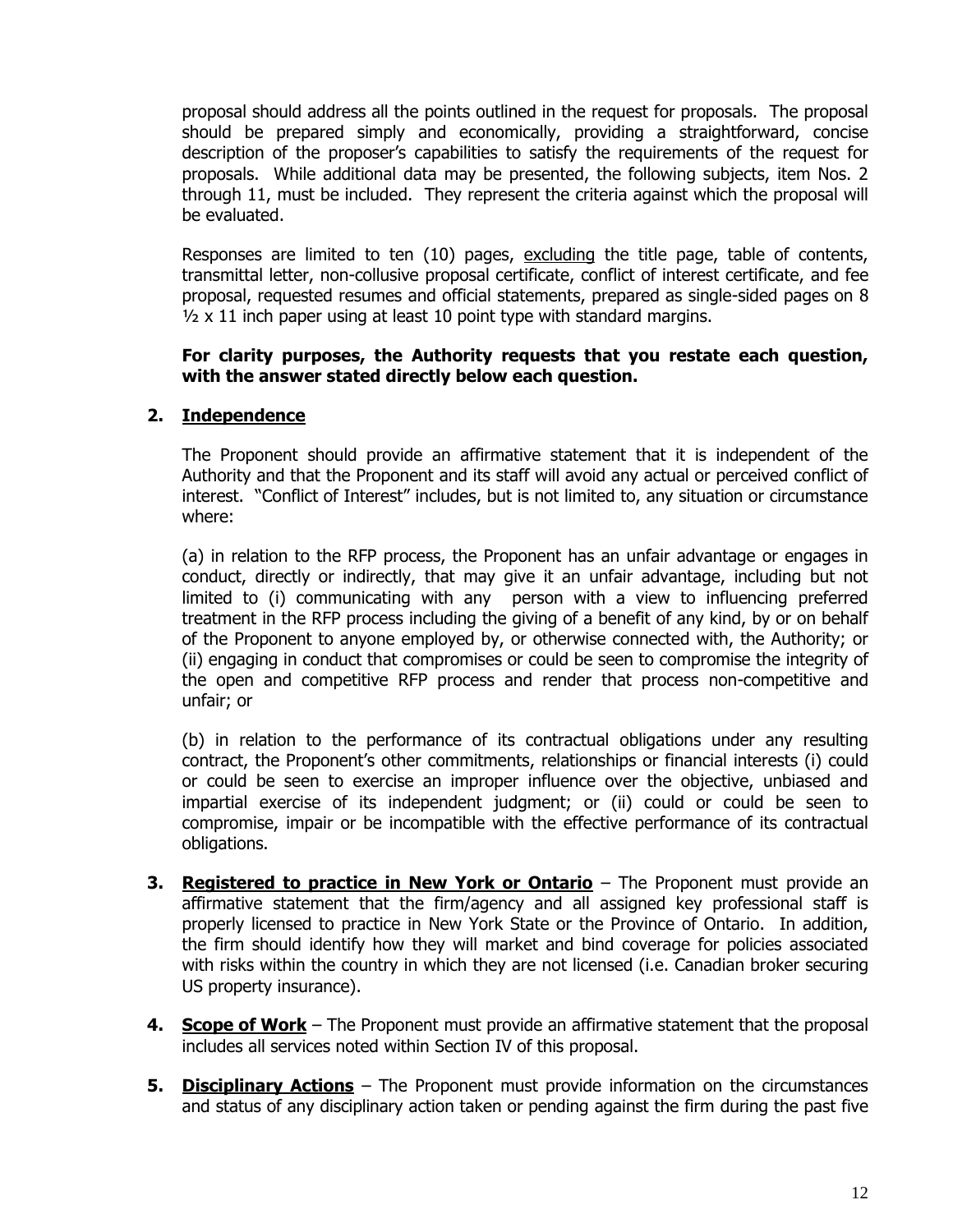(5) years with federal, state, and provincial regulatory bodies or professional organizations.

#### **6. Proponent Qualifications and Experience**

The Proponent should include the following information:

- a. Proponent name, location of Proponent headquarters, location of office from which services would be rendered to the Authority.
- b. Description of the Proponent, including ownership structure, number of employees, number of years in business, and a brief description of the services the Proponent offers.
- c. Size of the firm's commercial insurance staff
- d. Experience of the professional staff that will be assigned to this account
- e. Experience in providing insurance for companies with assets and operations in both the US and Canada. Include a listing of entities for which comparable insurance was sought and placed, including entity name and lines of coverage placed in 2021.
- f. Experience in providing insurance for companies owning and operating transportation infrastructure. Include a listing of entities for which comparable insurance was sought and placed, including entity name and lines of coverage placed in 2021.
- g. Experience in providing insurance and related servicing for companies with premiums valued at \$500,000 or more per year. Include a listing of entities for which comparable insurance was sought and placed, including entity name and lines of coverage placed in 2021.
- h. Describe any other information and attributes about the firm and firm experience that are relevant to this RFP which you feel warrant consideration and how those attributes will benefit the Authority.
- **7. Professional Staff Qualifications –** The Proponent should include the following information:
	- a. Identification of professional staff who would be assigned to this engagement, including their title. A statement as to the availability of the lead person(s) for consultation with the Authority, including but not limited to, his or her willingness and ability to meet in Fort Erie, ON, Canada with Authority officials.
	- b. Description of their proposed role and responsibilities in servicing the Authority.
	- c. The number of years with the firm and number of years in the industry.
	- d. Provide resumes for professional staff who would be assigned to this engagement.
	- e. Experience with clients similar to the PBA.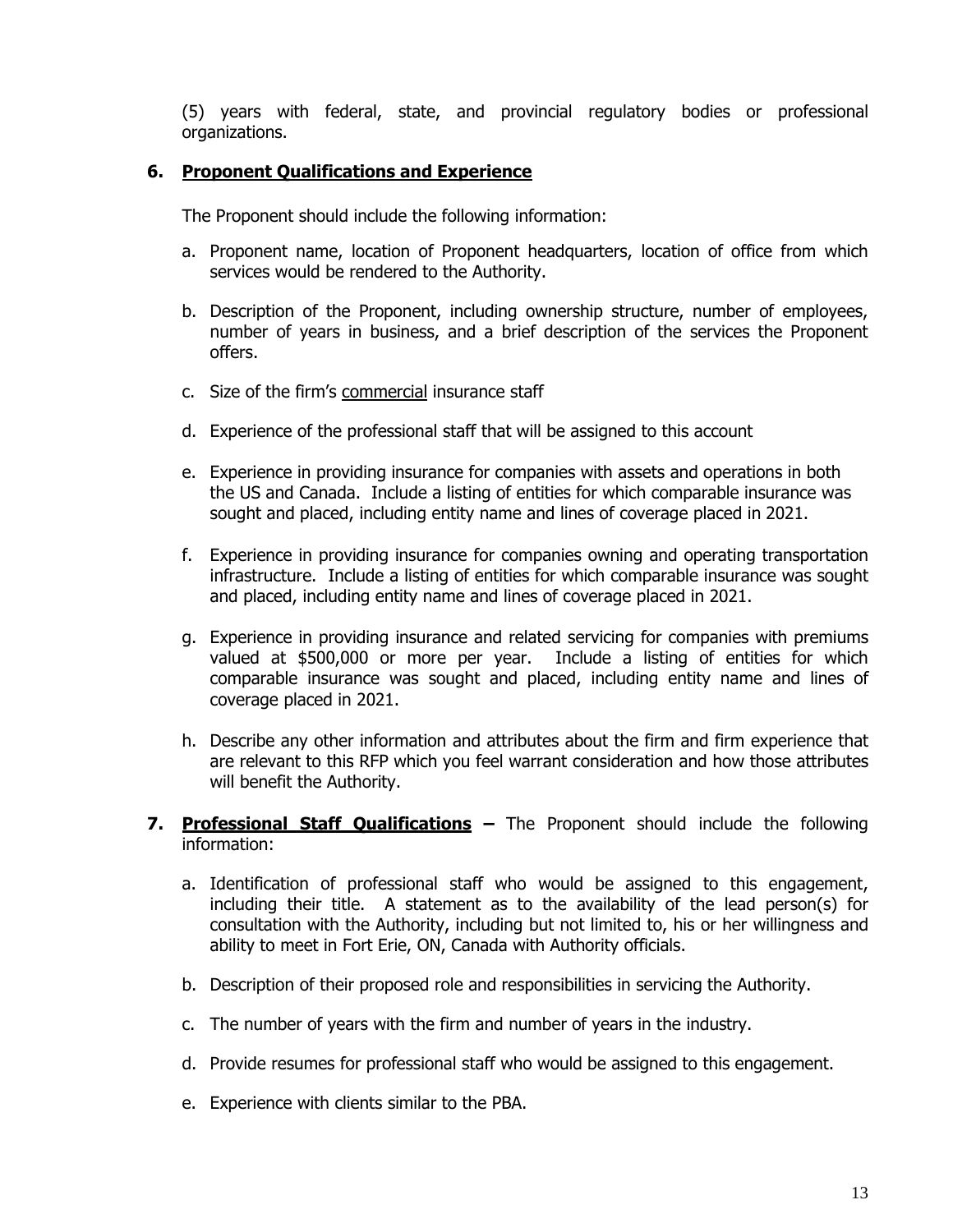- **8. Ability to provide Required Services and Optional Services –** The proposer should identify whether they are able to provide the required services noted in Section IV and, based upon information provided herein, the costs, benefits, and recommendations in regard any value-added services.
- **9. Risk Management and Marketing Approach** Recognizing that additional information will be required regarding the Authority prior to the successful Proponent soliciting insurance coverage, the proposal should set forth a general work plan, including the risk management and marketing methodology to be followed, along with a timeline. Access to insurance carriers within both the US and Canada should be addressed, as should methodology for negotiating premiums, deductibles, and policy wording.
- **10. List of Insurance Companies with whom you would market property, general liability and excess liability coverage** – the firm should specifically confirm that the proposed insurers are able and willing to underwrite a bridge with both US and Canadian exposure.
- **11. Contractual Requirements** the firm should provide an affirmative statement that the firm maintains errors and omissions insurance that provides a prudent amount of coverage for negligent acts or omissions and that its coverage is applicable to the work requested in this RFP. The firm should also provide a sample engagement letter or contract that the firm would require if it were the successful Proponent.
- **12. Value-Added Services –** The proponent should identify and describe services offered which may add value (i.e., increase earnings, decrease fees, increase efficiency, increase security) to the Authority.
- **13. Prior Engagements with the Buffalo & Fort Erie Public Bridge Authority –** List separately all engagements within the last five (5) years, for the Authority by type of engagement. Indicate the scope of work, date, the location of the firm's office from which the engagement was performed, and the name and telephone number of the principal client contact.
- **14. Similar Engagements With Other Entities –** For the firm's office that will be assigned responsibility for this engagement, list the most similar current engagements (maximum of 5), indicating the scope of work, length of service and the name and telephone number of the principal client contact. From these engagements, provide at least three (3) references containing contact name, address and telephone number.
- **15. Distinguishing Features** The Proponent should identify and describe the most important attributes that distinguish your firm from competing firms, and how those attributes will benefit the Authority.
- **16. Creative Problem Solving** Describe a recent engagement that called for creativity in your firm's approach to providing a solution to the client. Please be specific and focus on issues that the Authority may face.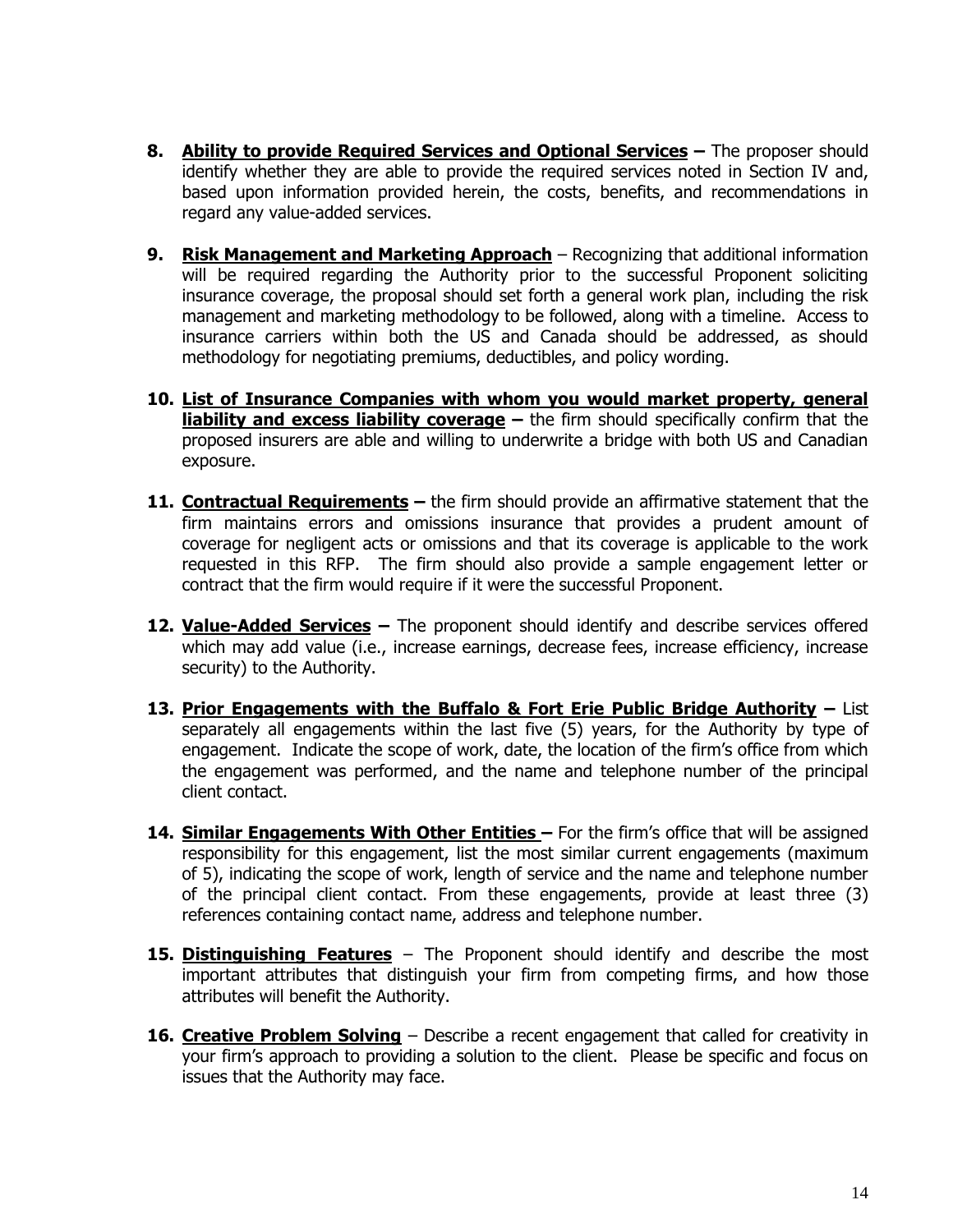**17. Identification of Anticipated Potential Problems –** The proposal should identify and describe any anticipated potential problems (e.g., market issues, coverage, trends, etc.), the firm's approach to resolving these problems and any special assistance that will be requested from the Authority.

#### **C. Fee Proposal**

**1. Total All-Inclusive Fee Proposal** – The Authority is interested in achieving high quality services at the lowest possible cost.

The proposal should contain all fees for services, including a detailed analysis of the fees that would be charged for the items listed in the Scope of Work. This analysis should include all direct and indirect costs, including out-of-pocket expenses, including the manner of payment (fixed fee versus commission).

**2. Fee Schedule** –The Authority will not be responsible for expenses incurred in preparing and submitting any proposal. Such costs should not be included in the proposal. The following includes the required format and information to be provided by the Proponent in the Fee Proposal. A proposal shall comply with all format and content requirements as detailed in this RFP. Failure to comply with format and content requirements may result in disqualification.

The first page of the fee proposal should include the following information:

- a. Name of Firm.
- b. Certification that the person signing the proposal is entitled to represent the Proponent, empowered to submit the bid, and authorized to sign a contract with the Authority.
- c. A Total All-Inclusive Maximum Fee Proposal for each year of service (policy years beginning March 1, 2023, 2024, 2025 and optional years 2026 and 2027).
- d. An explanation as to why the manner of payment (fixed fee versus commission) is in the best interest of the Authority.
- **3. Contingent Commission** The proposal should describe the nature of any contingent fee arrangements with insurers, as well as a description of how these commissions could impact policy placement.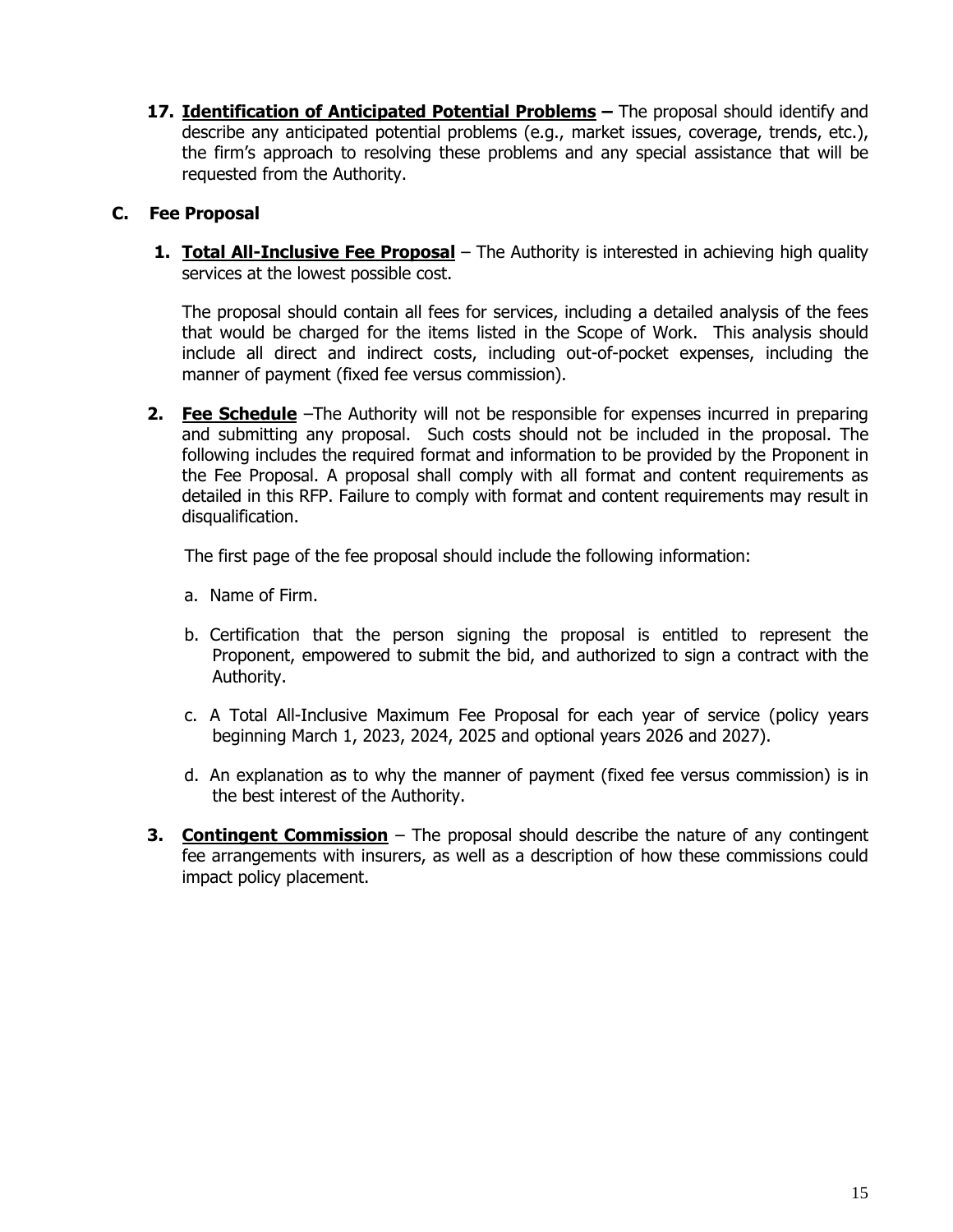# **VI. EVALUATION PROCEDURES**

#### **A. Review of Proposals**

The Authority will select evaluators to participate on a Selection Committee ("Committee"). The Selection Committee will review qualifications of the Proponents and conduct the evaluation of the proposals. Proponents with unacceptably low technical qualifications will be eliminated from further consideration.

After the qualifications/experience for each Proponent have been established, the fee proposal will be examined. The Proponent representing the best overall value to the Authority, which may or may not be the lowest fee bidder, will be recommended as the Selected Proponent.

The Authority reserves the right to retain all proposals submitted and use any idea in a proposal regardless of whether that proposal is selected.

#### **B. Evaluation Criteria**

Proposals will be evaluated using three sets of criteria. Firms meeting the mandatory criteria will have their proposals evaluated for both (i) qualifications/experience and (ii) fee proposal. The following represent the principal selection criteria, which will be considered during the evaluation process.

#### **1. Mandatory Criteria**

- a. The Proponent must be independent and have no conflict of interest, as demonstrated in the Proponent's signed Non-Collusive Proposal Certification and Conflict of Interest Declaration contained within its Proposal.
- b. The Proponent adequately addresses actual and pending disciplinary actions and has a record of quality work.
- c. The firm is licensed in New York State or the Province of Ontario and has the ability to secure coverage for risks incurred in both the US and Canada.
- d. The Proponent must adhere to the mandatory instructions in this RFP on preparing and submitting its Proposal (as identified by use of the term 'must'), including the requirement for the Proposal to be submitted to the identified address on or before the Due Date for submission of Proposals. The mandatory items to be included in the Proponent's response package are as follows:
	- 1. Title page
	- 2. Table of Contents
	- 3. Transmittal letter
	- 4. Non-collusive Proposal Certification
	- 5. Conflict of Interest Declaration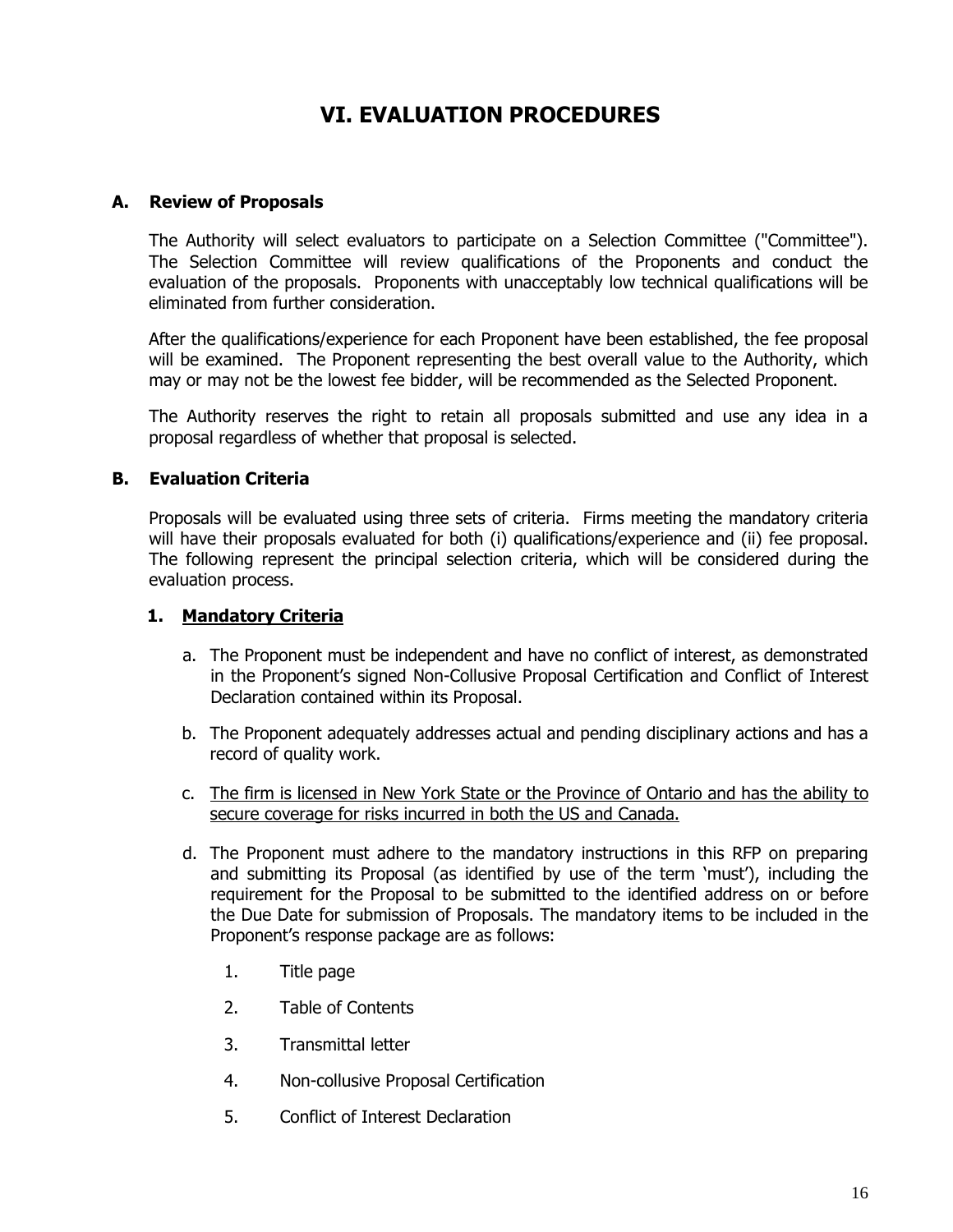- 6. Proposal in the manner as prescribed by this RFP
- 7. Fee Proposal in the manner as prescribed by this RFP

#### **2. Expertise and Experience**

- (i) Qualifications and past experience of the Firm in providing brokerage services with similar clients
- (ii) Qualifications and past experience of key personnel
- (iii) Ability to provide Required Services and recommendations regarding optional services
- (iv) The Proponent's capacity and approach to marketing coverage and providing risk management services.
- (v) The Proponent's distinguishing and value-added services.
- (vi) Contractual requirements

#### **3. Fee Proposal**

Cost will not be the primary factor in the selection of the Proponent to provide commercial insurance broker/agent services, however, it will be considered when evaluating the overall value of the proposal. The Authority is not obligated to accept the lowest bid.

#### **C. Evaluation of Proposals**

The following evaluation criteria will be used as the basis for evaluating Proposals:

Proponent's qualifications and past experience providing commercial insurance broker/agent services to similar entities: **20%** 

Qualifications of Proponent's staff assigned to the Authority and their past expertise and performance providing similar services: **10%** 

Ability to provide the required scope of services, the most weighted being risk management and marketing strategy : **45%**

| Proponent's distinguishing characteristics and value-added ideas:   | 10%         |
|---------------------------------------------------------------------|-------------|
| Proponent's fees are reasonable and fair with value-added services: | 15%         |
| Total Evaluation Criteria Weighting:                                | <b>100%</b> |

#### **D. Oral Presentations**

During the evaluation process, the Selection Committee, at its discretion, may request any one or all Proponents to make oral presentations. Such presentations will provide Proponents with an opportunity to answer any questions that the Selection Committee may have on a Proponent's proposal. Not all Proponents may be asked to make such oral presentations.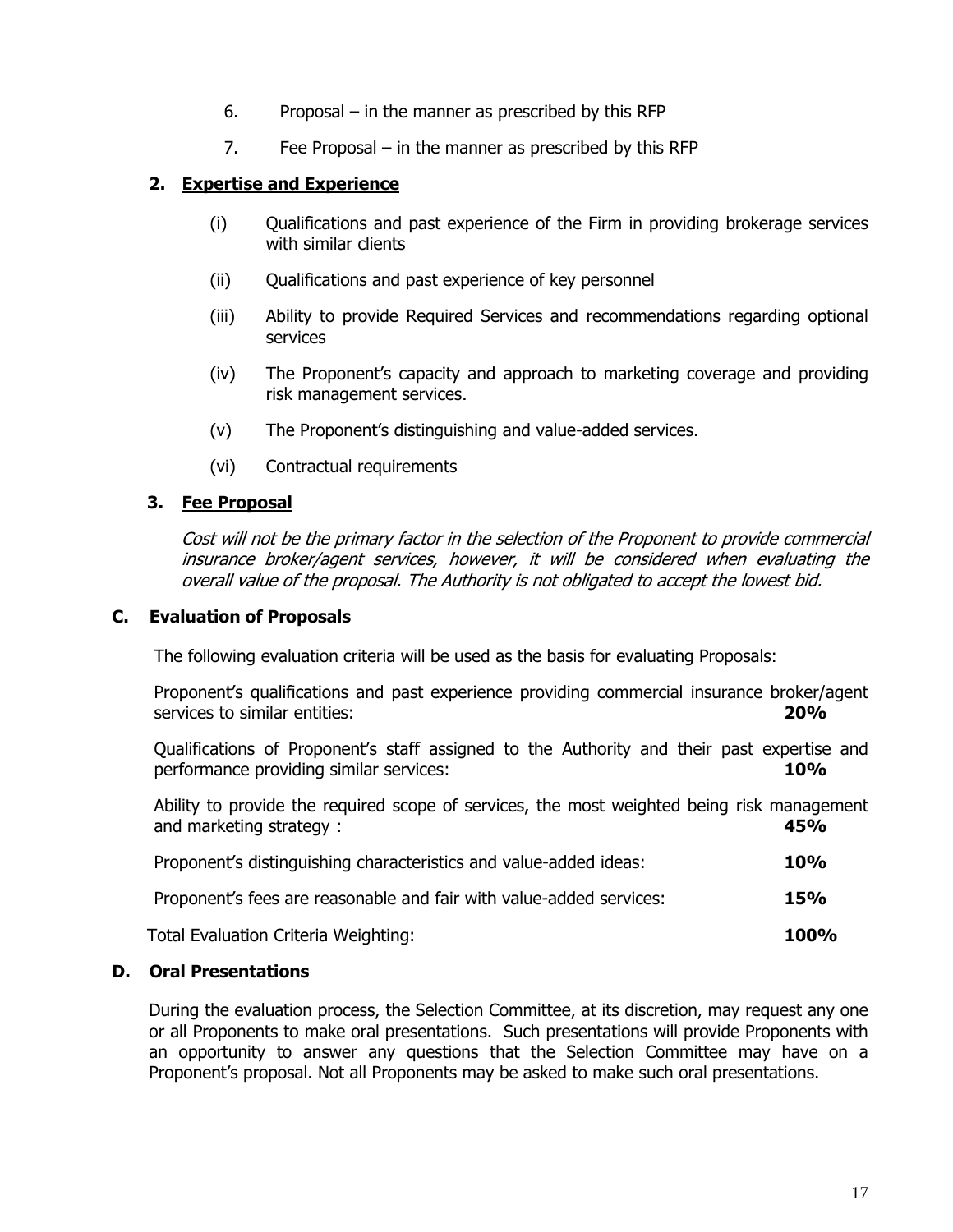#### **E. Final Selection**

The Authority will select a Proponent (the Selected Proponent) based upon the recommendation of the Selection Committee in accordance with the evaluation criteria and process described in this RFP, as identified by the Authority.

It is anticipated that the Selected Proponent will be determined by August 31, 2022. Following notification of the Selected Proponent, it is expected that a contract will be executed between both parties by September 16, 2022.

The Authority reserves the right to enter into negotiations with any Selected Proponent in order to determine satisfactory terms and conditions of a final contract and to end such negotiations, at its discretion, and to designate and commence negotiations with an alternate best qualified Selected Proponent.

In accordance with the policy approved by the Board of Directors, the Committee will not conduct debriefing sessions with unsuccessful Proponents.

#### **F. Right to Reject Proposals**

Submission of a proposal indicates acceptance by the Proponent of the conditions contained in this RFP unless clearly and specifically noted in the proposal submitted and confirmed in the contract between Authority and the Selected Proponent.

As specifically endorsed by the Authority Board of Directors, contact with personnel of the Authority other than Lynda Dubuc, Executive Assistant, will result in automatic rejection of a proposal.

The Authority reserves the right without prejudice to reject any or all proposals, waive any and all informalities, and the right to disregard all non-conforming or conditional proposals. The Authority reserves the right to accept any proposal deemed to be in its best interest even though the proposal is not mathematically the lowest price.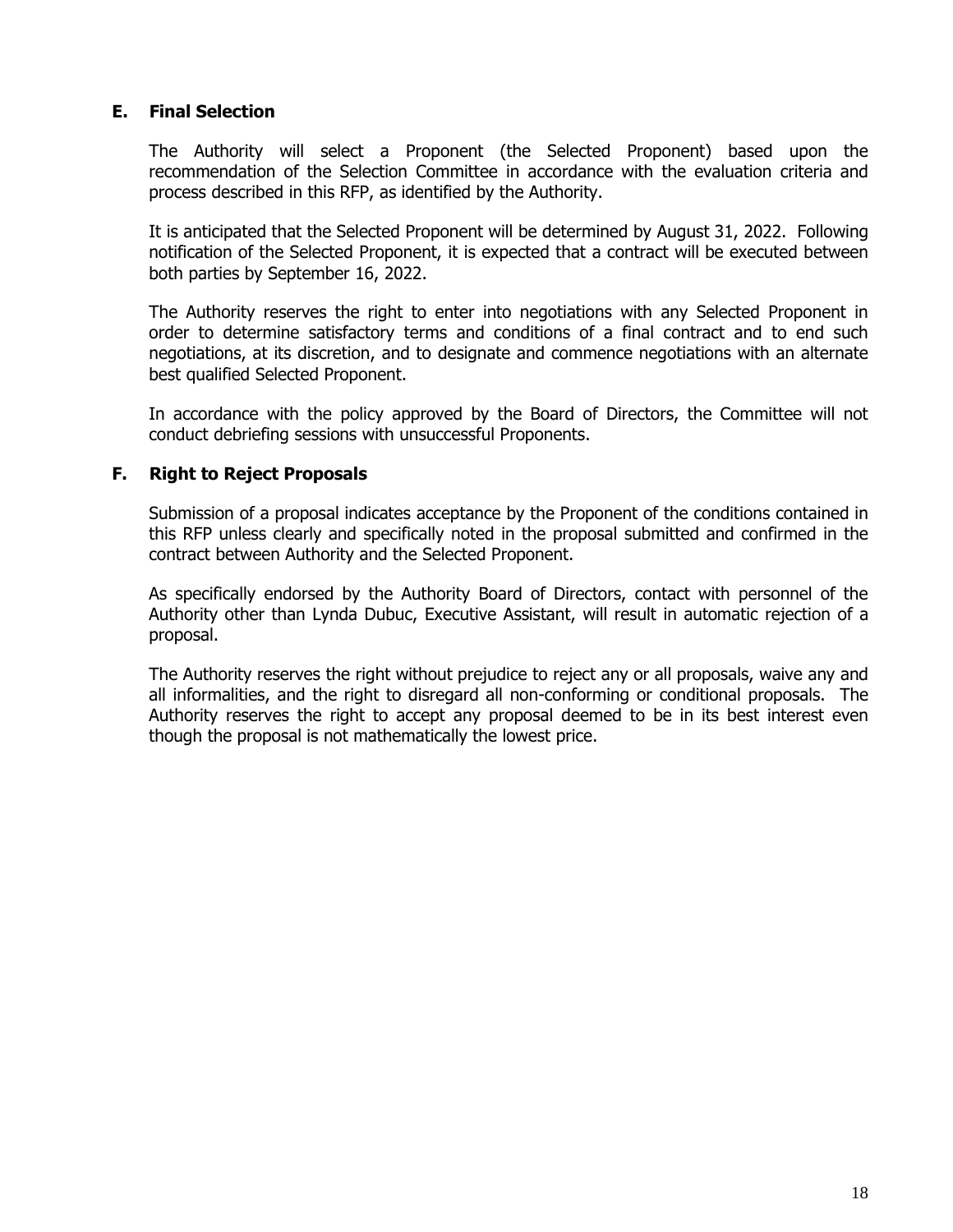## **VII. APPLICABLE LAW**

This RFP, and any contract, which may subsequently arise from this RFP, shall be governed by the law of the United States of America, as applicable to an international compact entity. The appropriate jurisdiction for any disputes which arise from the RFP or any contract which may arise from the RFP, shall be the United States District Court for the Western District of New York.

The section titles are for convenience only and shall not be construed to affect the meaning of the sections titled.